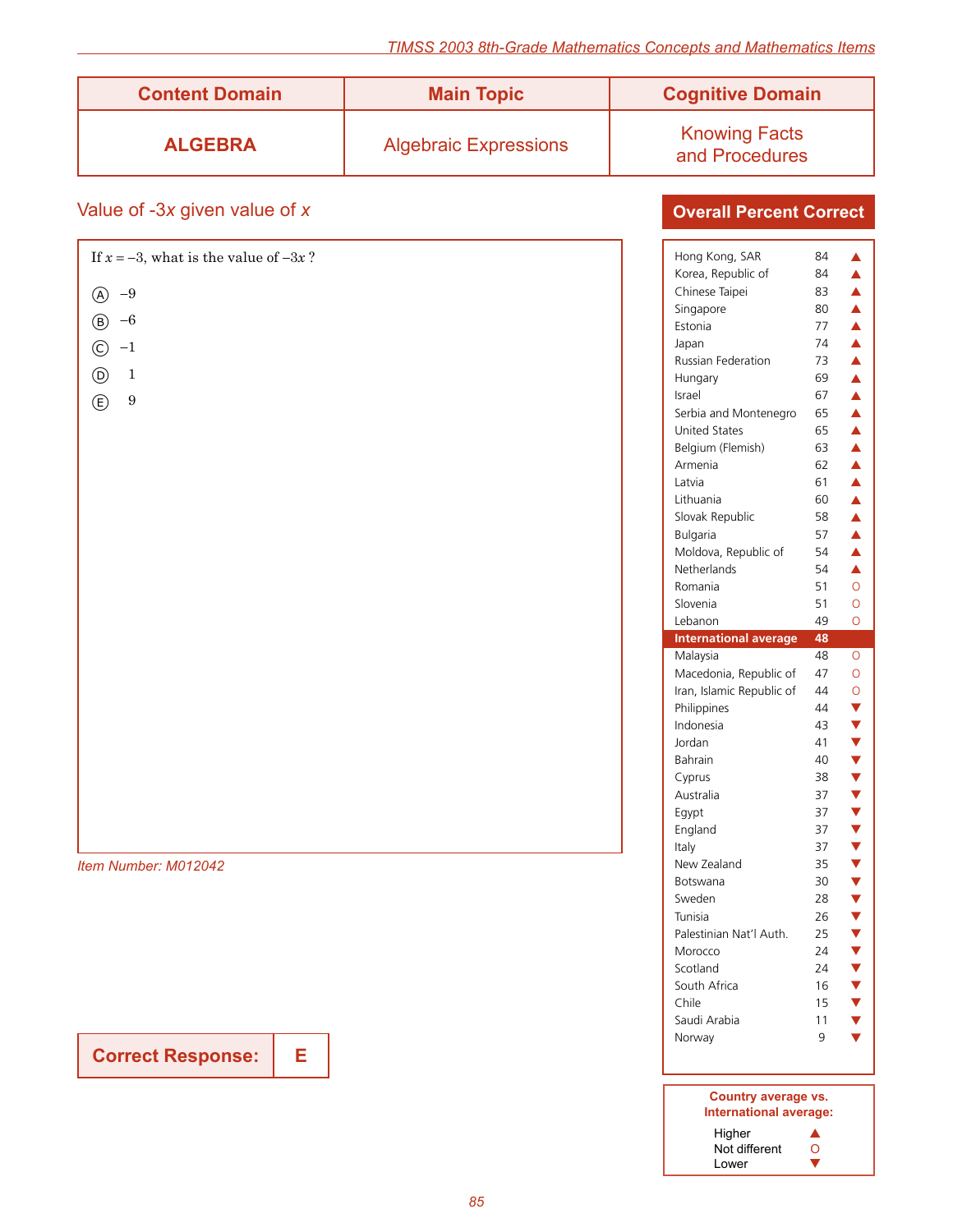| <b>Content Domain</b> | <b>Main Topic</b>            | <b>Cognitive Domain</b>                |
|-----------------------|------------------------------|----------------------------------------|
| <b>ALGEBRA</b>        | <b>Algebraic Expressions</b> | <b>Knowing Facts</b><br>and Procedures |

# Subtract fractions involving *x*

| Subtract: $\frac{3x}{7} - \frac{x}{7} =$ |
|------------------------------------------|
| (A) $\frac{2}{7}$                        |
| $\circledB$ 3                            |
| $\odot$<br>2x                            |
| $\bigcirc$ $\frac{x}{7}$                 |
| $\bigoplus \frac{2x}{7}$                 |
|                                          |
|                                          |
|                                          |
|                                          |
|                                          |
| Item Number: M022185                     |

**Correct Response: E**

| Korea, Republic of           | 86 | ▲                                       |
|------------------------------|----|-----------------------------------------|
| Hong Kong, SAR               | 83 | $\blacktriangle$                        |
| Singapore                    | 81 | $\blacktriangle$                        |
| Japan                        | 76 | $\blacktriangle$                        |
| Latvia                       | 76 | $\blacktriangle$                        |
| Chinese Taipei               | 76 | $\blacktriangle$                        |
| Hungary                      | 74 | $\blacktriangle$                        |
| <b>Russian Federation</b>    | 67 | $\blacktriangle$                        |
| Lebanon                      | 67 | $\blacktriangle$                        |
| Romania                      | 65 | $\blacktriangle$                        |
| Israel                       | 65 |                                         |
| Estonia                      | 65 | $\frac{\blacktriangle}{\blacktriangle}$ |
| Serbia and Montenegro        | 64 | $\blacktriangle$                        |
| Slovak Republic              | 63 | $\blacktriangle$                        |
| Bulgaria                     | 63 | $\blacktriangle$                        |
| Malaysia                     | 61 | $\blacktriangle$                        |
| Armenia                      | 60 | $\blacktriangle$                        |
| Belgium (Flemish)            | 60 | $\blacktriangle$                        |
| Cyprus                       | 58 | $\blacktriangle$                        |
| Moldova, Republic of         | 58 | $\blacktriangle$                        |
| Lithuania                    | 57 | $\overline{O}$                          |
| <b>International average</b> | 54 |                                         |
| Jordan                       | 54 | $\vec{o}$                               |
|                              |    |                                         |
| Bahrain                      | 49 |                                         |
| Philippines                  | 49 |                                         |
| <b>United States</b>         | 49 |                                         |
| Italy                        | 48 |                                         |
| Egypt                        | 48 |                                         |
| Slovenia                     | 47 |                                         |
| Tunisia                      | 47 |                                         |
| Botswana                     | 46 |                                         |
| Iran, Islamic Republic of    | 46 |                                         |
| Palestinian Nat'l Auth.      | 44 |                                         |
| Australia                    | 44 |                                         |
| Indonesia                    | 43 |                                         |
| Morocco                      | 43 |                                         |
| New Zealand                  | 42 |                                         |
| Scotland                     | 41 | ▼▼▼▼▼▼▼▼▼▼▼▼▼▼▼▼                        |
| Norway                       | 40 |                                         |
| Sweden                       | 39 |                                         |
| Netherlands                  | 39 |                                         |
| Saudi Arabia                 | 37 |                                         |
| Macedonia, Republic of       | 37 |                                         |
| England                      | 36 |                                         |
| Chile                        | 27 |                                         |
| South Africa                 | 27 |                                         |

| Country average vs.<br>International average: |  |  |
|-----------------------------------------------|--|--|
| Higher                                        |  |  |
| Not different<br>0                            |  |  |
| Lower                                         |  |  |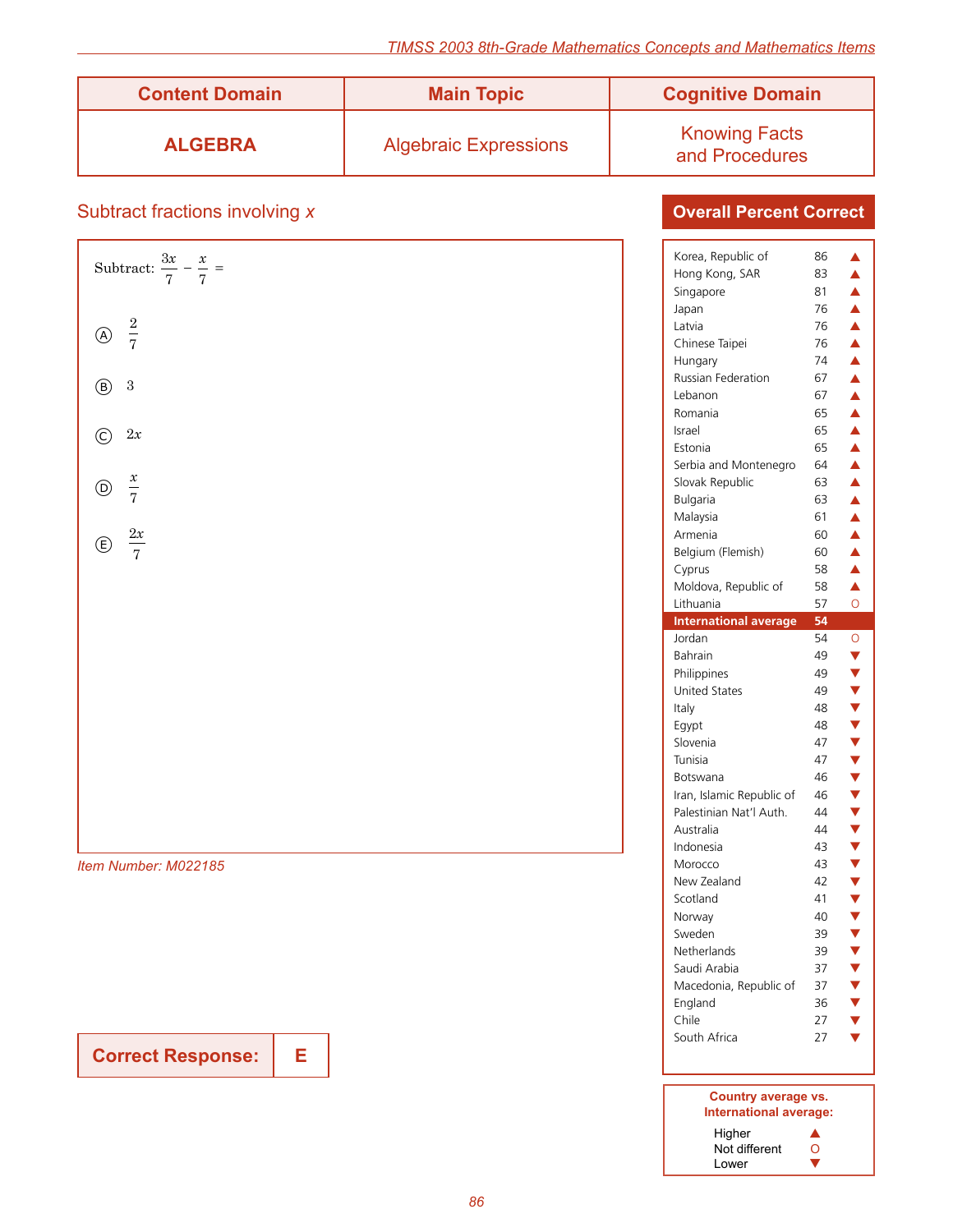| <b>Content Domain</b> | <b>Main Topic</b>            | <b>Cognitive Domain</b>                |
|-----------------------|------------------------------|----------------------------------------|
| <b>ALGEBRA</b>        | <b>Algebraic Expressions</b> | <b>Knowing Facts</b><br>and Procedures |

# Which equals 2*x* minus 3*y* plus 7*x* plus 5*y*

| Which of these is equal to $2x - 3y + 7x + 5y$ ? |  |
|--------------------------------------------------|--|
| $5x + 2y$<br>$\circledA$                         |  |
| $5x+8y$<br>$\circled{B}$                         |  |
| $\bigodot$ 9x + 2y                               |  |
| $9x + 8y$<br>$\circledcirc$                      |  |
|                                                  |  |
|                                                  |  |
|                                                  |  |
|                                                  |  |
|                                                  |  |
|                                                  |  |
|                                                  |  |
|                                                  |  |
|                                                  |  |
|                                                  |  |
|                                                  |  |
|                                                  |  |
|                                                  |  |
|                                                  |  |
|                                                  |  |
|                                                  |  |
|                                                  |  |
| Item Number: M032036                             |  |
|                                                  |  |

**Correct Response: C**

| Korea, Republic of           | 82 | ▲                                    |
|------------------------------|----|--------------------------------------|
| Japan                        | 82 | $\blacktriangle$                     |
| Chinese Taipei               | 79 | $\blacktriangle$                     |
| Singapore                    | 79 | $\blacktriangle$                     |
|                              |    | $\blacktriangle$                     |
| Slovak Republic              | 76 |                                      |
| Hong Kong, SAR               | 74 | $\blacktriangle$                     |
| Hungary                      | 74 | $\blacktriangle$<br>$\blacktriangle$ |
| Estonia                      | 72 |                                      |
| Belgium (Flemish)            | 67 | $\blacktriangle$                     |
| Latvia                       | 66 | $\blacktriangle$                     |
| Israel                       | 65 | $\blacktriangle$                     |
| Serbia and Montenegro        | 62 | $\blacktriangle$                     |
| Russian Federation           | 62 | $\blacktriangle$                     |
| Bulgaria                     | 58 | $\blacktriangle$                     |
| Romania                      | 58 | $\blacktriangle$                     |
| Lebanon                      | 55 | Ō                                    |
| Slovenia                     | 55 | Ō                                    |
| Netherlands                  | 54 | Ō                                    |
| Lithuania                    | 53 | Ō                                    |
| Italy                        | 53 | Ō                                    |
| Iran, Islamic Republic of    | 52 | O                                    |
| Malaysia                     | 51 | Ō                                    |
| <b>International average</b> | 49 |                                      |
| Scotland                     | 48 | O                                    |
|                              |    |                                      |
|                              |    |                                      |
| <b>United States</b>         | 47 | Ō                                    |
| Moldova, Republic of         | 46 | Ō                                    |
| Sweden                       | 45 | Ō                                    |
| Egypt                        | 45 | O                                    |
| Australia                    | 45 | O                                    |
| Macedonia, Republic of       | 41 | Y                                    |
| Norway                       | 41 |                                      |
| Armenia                      | 41 | $\blacktriangledown$                 |
| Jordan                       | 38 |                                      |
| Philippines                  | 36 |                                      |
| Cyprus                       | 35 |                                      |
| Palestinian Nat'l Auth.      | 33 |                                      |
| England                      | 33 |                                      |
| New Zealand                  | 33 |                                      |
| Morocco                      | 32 | <b>V V V V V V V V</b>               |
|                              |    |                                      |
| Bahrain                      | 27 |                                      |
| Chile                        | 25 |                                      |
| Botswana                     | 25 |                                      |
| Tunisia                      | 24 |                                      |
| South Africa                 | 23 |                                      |
| Saudi Arabia                 | 23 | <b>&gt; &gt; &gt; + +</b>            |
| Indonesia                    | 22 |                                      |
|                              |    |                                      |

| Country average vs.<br>International average: |  |
|-----------------------------------------------|--|
| Higher                                        |  |
| Not different<br>0                            |  |
| Lower                                         |  |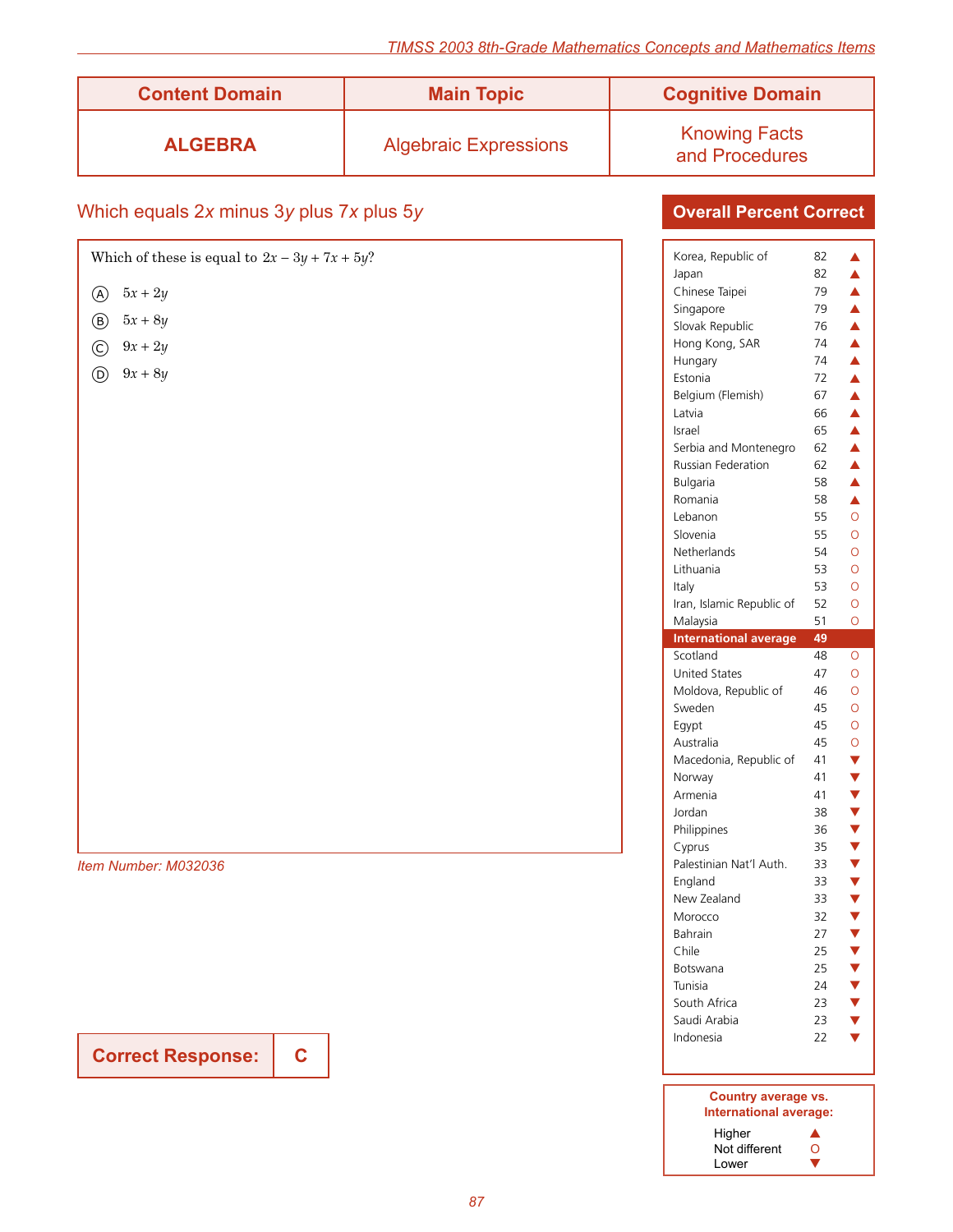| <b>Content Domain</b> | <b>Main Topic</b>            | <b>Cognitive Domain</b> |
|-----------------------|------------------------------|-------------------------|
| <b>ALGEBRA</b>        | <b>Algebraic Expressions</b> | Reasoning               |

### The value of *a* + 2 times (*b* plus *c*)

| If $a + 2b = 5$ and $c = 3$ , what is the value of $a + 2(b + c)$ ? | Korea        |
|---------------------------------------------------------------------|--------------|
|                                                                     | Singa        |
|                                                                     | Chine        |
|                                                                     | Hong         |
|                                                                     | Russia       |
| Answer:                                                             | Roma         |
|                                                                     | Hung         |
|                                                                     | Israel       |
|                                                                     | Japan        |
|                                                                     | Eston        |
|                                                                     | Latvia       |
|                                                                     | Serbia       |
|                                                                     | Arme         |
|                                                                     | Mold         |
|                                                                     | <b>Bulga</b> |
|                                                                     | Sloval       |
|                                                                     | Belgiu       |
|                                                                     | Lithua       |
|                                                                     | Lebar        |
|                                                                     | Inter        |
|                                                                     | Malay        |
|                                                                     | Austr        |
|                                                                     | Unite        |
|                                                                     | Cypru        |
|                                                                     | Mace         |
|                                                                     | Scotla       |
|                                                                     | Italy        |
|                                                                     | Nethe        |
|                                                                     | Engla        |
|                                                                     | New 2        |
|                                                                     | Slover       |
|                                                                     | Swed         |
|                                                                     | Egypt        |
|                                                                     | Jorda        |
|                                                                     | Indon        |
|                                                                     | Tunisi       |
|                                                                     | Palest       |

*Item Number: M032557*

### **SCORING**

#### **Correct Response**

 $• 11$ 

#### **Incorrect Response**

 $\cdot$  8

• Other incorrect (including crossed out/erased, stray marks, illegible or off task).

### **Overall Percent Correct**

| Korea, Republic of<br>Singapore<br>Chinese Taipei<br>Hong Kong, SAR<br>Russian Federation<br>Romania<br>Hungary<br>Israel<br>Japan<br>Estonia<br>Latvia<br>Serbia and Montenegro<br>Armenia<br>Moldova, Republic of<br>Bulgaria | 64<br>58<br>57<br>56<br>53<br>40<br>38<br>38<br>37<br>35<br>34<br>34<br>33<br>31<br>30 | ▲<br>▲<br>$\blacktriangle$<br>$\blacktriangle$<br>$\blacktriangle$<br>$\blacktriangle$<br>$\blacktriangle$<br>$\blacktriangle$<br>$\blacktriangle$<br>$\blacktriangle$<br>$\blacktriangle$<br>$\blacktriangle$<br>$\blacktriangle$<br>$\blacktriangle$<br>▲ |
|---------------------------------------------------------------------------------------------------------------------------------------------------------------------------------------------------------------------------------|----------------------------------------------------------------------------------------|-------------------------------------------------------------------------------------------------------------------------------------------------------------------------------------------------------------------------------------------------------------|
| Slovak Republic                                                                                                                                                                                                                 | 28                                                                                     | $\blacktriangle$                                                                                                                                                                                                                                            |
| Belgium (Flemish)                                                                                                                                                                                                               | 28                                                                                     | $\blacktriangle$                                                                                                                                                                                                                                            |
| Lithuania                                                                                                                                                                                                                       | 26                                                                                     | $\blacktriangle$                                                                                                                                                                                                                                            |
| Lebanon                                                                                                                                                                                                                         | 25<br>22                                                                               | Ō                                                                                                                                                                                                                                                           |
| <b>International average</b><br>Malaysia                                                                                                                                                                                        | 20                                                                                     | $\overline{O}$                                                                                                                                                                                                                                              |
| Australia<br><b>United States</b>                                                                                                                                                                                               | 20<br>20                                                                               | $\overline{O}$<br>$\overline{O}$                                                                                                                                                                                                                            |
| Cyprus                                                                                                                                                                                                                          | 20                                                                                     | $\overline{O}$                                                                                                                                                                                                                                              |
| Macedonia, Republic of                                                                                                                                                                                                          | 18                                                                                     | $\blacktriangledown$                                                                                                                                                                                                                                        |
| Scotland                                                                                                                                                                                                                        | 18                                                                                     | $\circ$                                                                                                                                                                                                                                                     |
| Italy<br>Netherlands                                                                                                                                                                                                            | 16                                                                                     | <b>▼▼▼▼▼▼▼▼▼▼▼▼▼▼</b>                                                                                                                                                                                                                                       |
|                                                                                                                                                                                                                                 | 16<br>15                                                                               |                                                                                                                                                                                                                                                             |
| England<br>New Zealand                                                                                                                                                                                                          | 14                                                                                     |                                                                                                                                                                                                                                                             |
| Slovenia                                                                                                                                                                                                                        | 13                                                                                     |                                                                                                                                                                                                                                                             |
| Sweden                                                                                                                                                                                                                          | 10                                                                                     |                                                                                                                                                                                                                                                             |
| Egypt                                                                                                                                                                                                                           | 10                                                                                     |                                                                                                                                                                                                                                                             |
| Jordan                                                                                                                                                                                                                          | 9                                                                                      |                                                                                                                                                                                                                                                             |
| Indonesia                                                                                                                                                                                                                       | 8                                                                                      |                                                                                                                                                                                                                                                             |
| Tunisia                                                                                                                                                                                                                         | 5                                                                                      |                                                                                                                                                                                                                                                             |
| Palestinian Nat'l Auth.                                                                                                                                                                                                         | 5                                                                                      |                                                                                                                                                                                                                                                             |
| Philippines                                                                                                                                                                                                                     | 5                                                                                      |                                                                                                                                                                                                                                                             |
| Morocco                                                                                                                                                                                                                         | 4                                                                                      |                                                                                                                                                                                                                                                             |
| Iran, Islamic Republic of                                                                                                                                                                                                       | 3                                                                                      |                                                                                                                                                                                                                                                             |
| Chile                                                                                                                                                                                                                           |                                                                                        |                                                                                                                                                                                                                                                             |
| Norway                                                                                                                                                                                                                          | $\begin{array}{c} 3 \\ 3 \\ 2 \end{array}$                                             |                                                                                                                                                                                                                                                             |
| South Africa                                                                                                                                                                                                                    |                                                                                        |                                                                                                                                                                                                                                                             |
| <b>Botswana</b>                                                                                                                                                                                                                 |                                                                                        |                                                                                                                                                                                                                                                             |
| Bahrain                                                                                                                                                                                                                         | $\overline{c}$                                                                         | <b>V V V V V</b>                                                                                                                                                                                                                                            |
| Saudi Arabia                                                                                                                                                                                                                    | Ō                                                                                      |                                                                                                                                                                                                                                                             |

#### **Country average vs. International average:** Higher  $\blacktriangle$

| ו וועווידו    |          |
|---------------|----------|
| Not different | $\Omega$ |
| Lower         |          |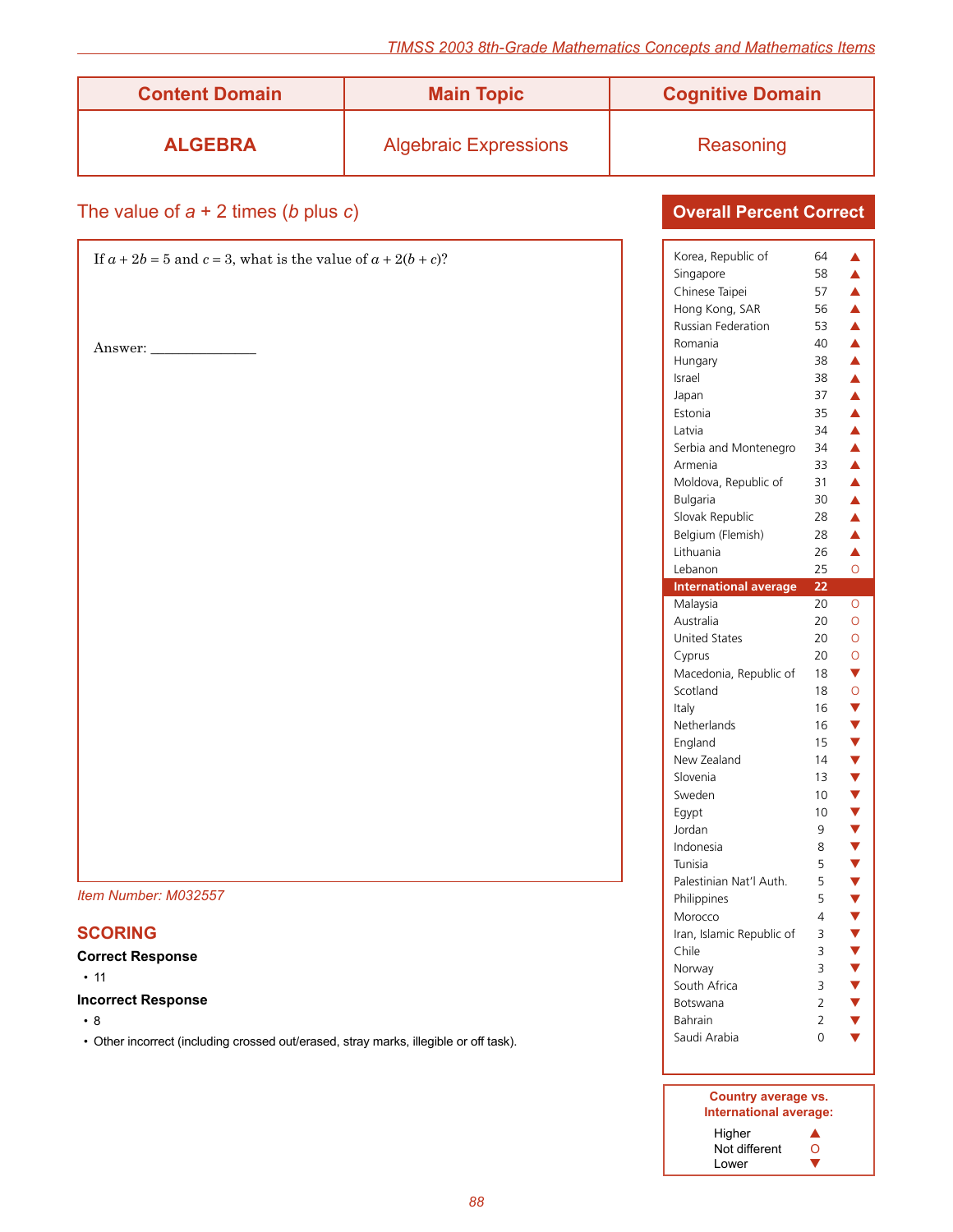The value of *a* + 2 times (*b* plus *c*) (continued) *Item Number: M032557*

# **Student Responses**

### **Correct Response:**

If  $a + 2b = 5$  and  $c = 3$ , what is the value of  $a + 2(b + c)$ ?

 $\prod$ Answer:

### **Incorrect Response:**

If  $a + 2b = 5$  and  $c = 3$ , what is the value of  $a + 2(b + c)$ ?

 $\mathcal{L}_{\mathcal{A}}$  $\mathcal{L}$ 

 $8$ Answer: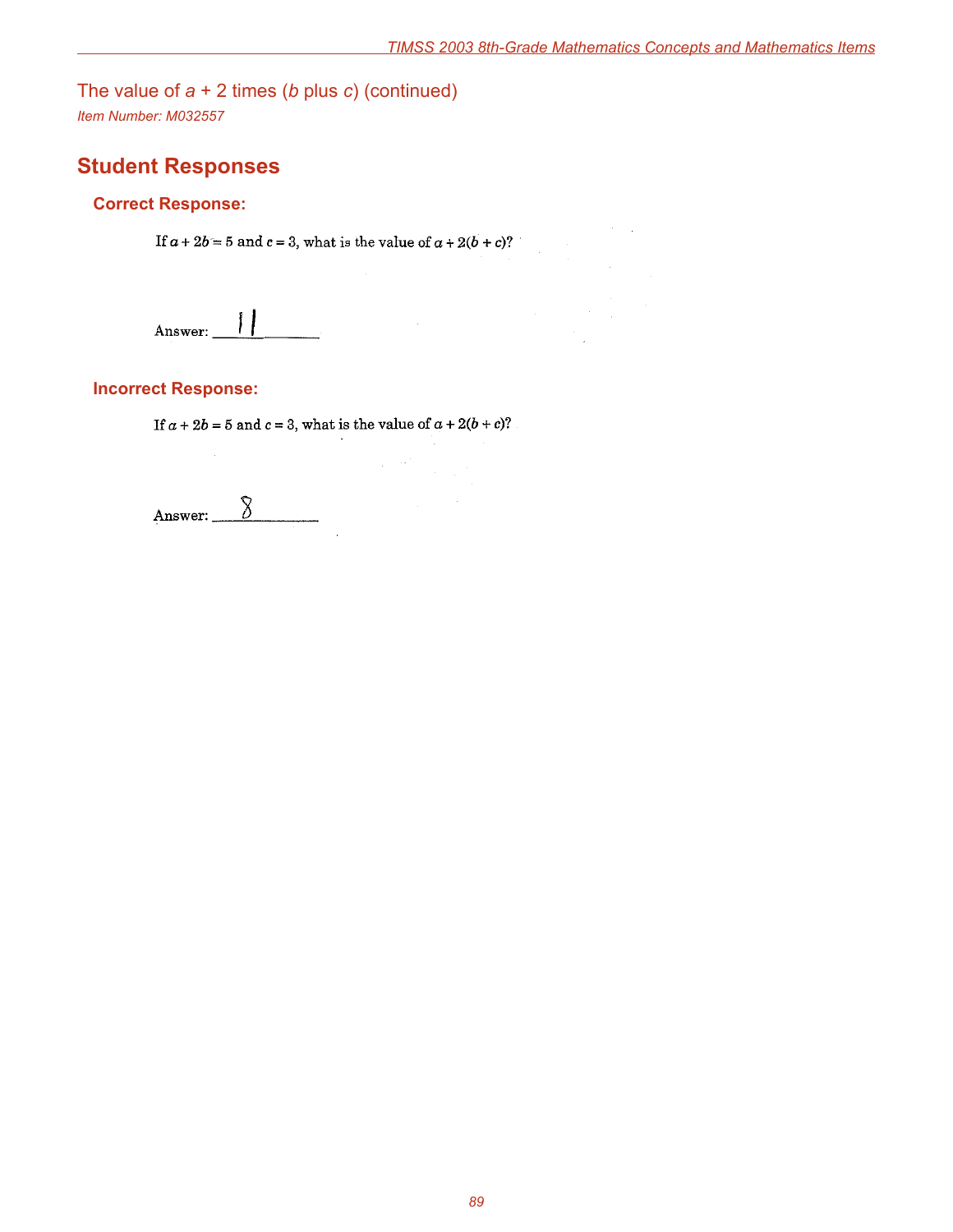| <u>orugo mathomatico</u>                                                                                                                                                                                                                                                                                                                                                 |                              |                                                                                                                                                                                                                                                                                                                                                                                                                                                                                                                                        |                                                                                                                                                                                                                                                                                                                                                                                                      |  |
|--------------------------------------------------------------------------------------------------------------------------------------------------------------------------------------------------------------------------------------------------------------------------------------------------------------------------------------------------------------------------|------------------------------|----------------------------------------------------------------------------------------------------------------------------------------------------------------------------------------------------------------------------------------------------------------------------------------------------------------------------------------------------------------------------------------------------------------------------------------------------------------------------------------------------------------------------------------|------------------------------------------------------------------------------------------------------------------------------------------------------------------------------------------------------------------------------------------------------------------------------------------------------------------------------------------------------------------------------------------------------|--|
| <b>Content Domain</b>                                                                                                                                                                                                                                                                                                                                                    | <b>Main Topic</b>            | <b>Cognitive Domain</b>                                                                                                                                                                                                                                                                                                                                                                                                                                                                                                                |                                                                                                                                                                                                                                                                                                                                                                                                      |  |
| <b>ALGEBRA</b>                                                                                                                                                                                                                                                                                                                                                           | <b>Algebraic Expressions</b> | <b>Solving Routine Problems</b>                                                                                                                                                                                                                                                                                                                                                                                                                                                                                                        |                                                                                                                                                                                                                                                                                                                                                                                                      |  |
|                                                                                                                                                                                                                                                                                                                                                                          |                              |                                                                                                                                                                                                                                                                                                                                                                                                                                                                                                                                        |                                                                                                                                                                                                                                                                                                                                                                                                      |  |
| Three consecutive even numbers                                                                                                                                                                                                                                                                                                                                           |                              | <b>Overall Percent Correct</b>                                                                                                                                                                                                                                                                                                                                                                                                                                                                                                         |                                                                                                                                                                                                                                                                                                                                                                                                      |  |
| Sam wanted to find three consecutive even numbers that add up to 84.<br>He wrote the equation $k + (k + 2) + (k + 4) = 84$ .<br>What does the letter $k$ represent?<br>The least of the three even numbers<br>(A)<br>The middle even number<br>(B)<br>The greatest of the three even numbers<br>$\circled{c}$<br>The average of the three even numbers<br>$\circledcirc$ |                              | Hong Kong, SAR<br>Chinese Taipei<br>Singapore<br>Korea, Republic of<br>Romania<br>Estonia<br>Russian Federation<br>Moldova, Republic of<br>Japan<br>Bulgaria<br>Serbia and Montenegro<br>Latvia<br>Hungary<br>Israel<br>Armenia<br>Belgium (Flemish)<br>Slovak Republic<br>Netherlands<br>Philippines<br>Bahrain<br><b>International average</b><br><b>United States</b><br>Macedonia, Republic of<br>Italy<br>Australia<br>Botswana<br>South Africa<br>Saudi Arabia<br>Lithuania<br>Cyprus<br>Egypt<br>Jordan<br>Indonesia<br>England | 57<br>▲<br>50<br>▲<br>48<br>▲<br>46<br>▲<br>42<br>▲<br>37<br>▲<br>36<br>▲<br>34<br>▲<br>34<br>▲<br>34<br>▲<br>33<br>▲<br>33<br>▲<br>31<br>▲<br>31<br>▲<br>30<br>▲<br>30<br>▲<br>27<br>$\circ$<br>27<br>$\circ$<br>25<br>O<br>25<br>$\circ$<br>24<br>23<br>$\circ$<br>22<br>$\circ$<br>21<br>$\circ$<br>20<br>$\circ$<br>20<br>V<br>19<br>v<br>▼<br>19<br>19<br>v<br>19<br>18<br>18<br>16<br>16<br>16 |  |
| Item Number: M022002                                                                                                                                                                                                                                                                                                                                                     |                              | Palestinian Nat'l Auth.<br>New Zealand<br>Iran, Islamic Republic of<br>Sweden<br>Morocco                                                                                                                                                                                                                                                                                                                                                                                                                                               | 16<br>v<br>15<br>V<br>15<br>v<br>15<br>V                                                                                                                                                                                                                                                                                                                                                             |  |
|                                                                                                                                                                                                                                                                                                                                                                          |                              | Slovenia<br>Lebanon<br>Chile                                                                                                                                                                                                                                                                                                                                                                                                                                                                                                           | 12<br>v<br>12<br>V<br>11<br>$\blacktriangledown$                                                                                                                                                                                                                                                                                                                                                     |  |

**Correct Response: A**

**Country average vs. International average:** Higher  $\blacktriangle$ Not different O Higher<br>Not different **Q**<br>Lower ▼

Scotland 11 **v** Norway 11  $\blacktriangledown$ Malaysia 11 ▼<br>Tunisia 6 ▼ Tunisia 6

*90*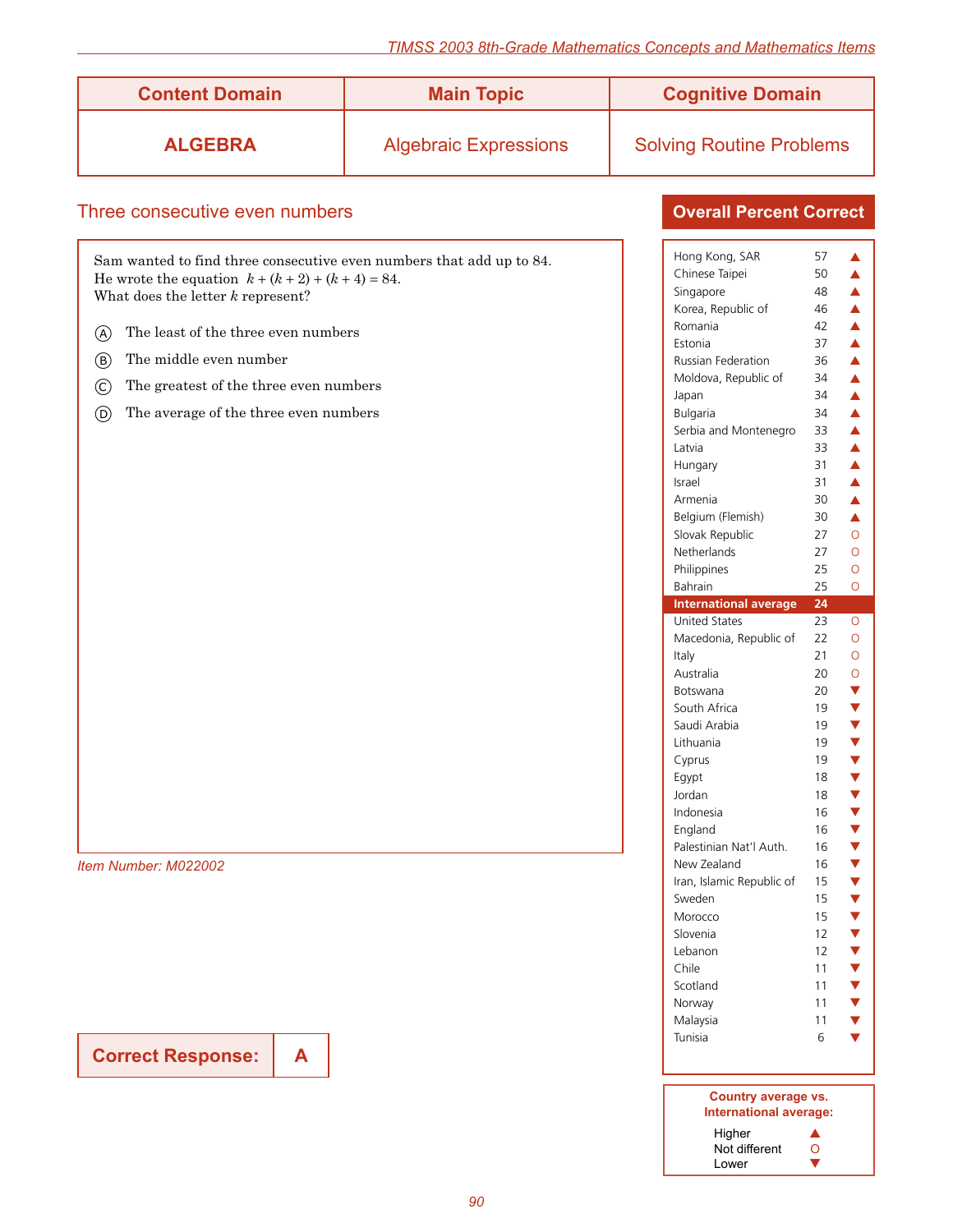| <b>Content Domain</b> | <b>Main Topic</b>            | <b>Cognitive Domain</b> |
|-----------------------|------------------------------|-------------------------|
| <b>ALGEBRA</b>        | <b>Algebraic Expressions</b> | <b>Using Concepts</b>   |

### Total number of books three boys have

Graham has twice as many books as Bob. Chan has six more books than Bob. If Bob has *x* books, which of the following represents the total number of books the three boys have?

- $(A)$   $3x + 6$
- b <sup>3</sup>*<sup>x</sup>* <sup>+</sup><sup>8</sup>
- (c)  $4x + 6$
- (b)  $5x + 6$
- $(E)$  8*x* + 2

*Item Number: M022251*

**Correct Response:**

**C**

### **Overall Percent Correct**

| Singapore                    | 66 | ▲                    |
|------------------------------|----|----------------------|
| Chinese Taipei               | 59 | ▲                    |
| Korea, Republic of           | 55 | $\blacktriangle$     |
| Hong Kong, SAR               | 53 | $\blacktriangle$     |
| Israel                       | 41 | $\blacktriangle$     |
| Hungary                      | 41 | $\blacktriangle$     |
| Slovak Republic              | 38 | Â                    |
| <b>Russian Federation</b>    | 36 | ▲                    |
| Japan                        | 35 | $\blacktriangle$     |
| Romania                      | 35 | $\blacktriangle$     |
| Netherlands                  | 35 | $\blacktriangle$     |
| Estonia                      | 34 | $\blacktriangle$     |
| Cyprus                       | 34 | $\blacktriangle$     |
| Belgium (Flemish)            | 33 | Á                    |
| Italy                        | 33 | $\overline{O}$       |
| Latvia                       | 32 | $\overline{O}$       |
| Lithuania                    | 32 | $\overline{O}$       |
| New Zealand                  | 31 | $\overline{O}$       |
| Serbia and Montenegro        | 31 | Ō                    |
| Slovenia                     | 31 | Ō                    |
| <b>International average</b> | 29 |                      |
| Moldova, Republic of         | 29 | Ō                    |
| Australia                    | 28 | $\overline{O}$       |
|                              |    |                      |
|                              |    |                      |
| <b>Bulgaria</b>              | 28 | $\overline{O}$       |
| Sweden                       | 28 | $\overline{O}$       |
| Armenia                      | 26 | $\circ$              |
| <b>United States</b>         | 26 |                      |
| England                      | 25 |                      |
| Malaysia                     | 25 |                      |
| Scotland                     | 25 |                      |
| Tunisia                      | 24 |                      |
| Norway                       | 23 |                      |
| Iran, Islamic Republic of    | 23 |                      |
| Morocco                      | 22 |                      |
| Macedonia, Republic of       | 22 |                      |
| Egypt                        | 21 |                      |
| Jordan                       | 20 |                      |
| Lebanon                      | 20 | <b>▼▼▼▼▼▼▼▼▼▼▼▼▼</b> |
| Palestinian Nat'l Auth.      | 20 |                      |
| Philippines                  | 19 |                      |
| Bahrain                      | 18 |                      |
| Chile                        | 18 |                      |
| Indonesia                    | 18 |                      |
| Saudi Arabia                 | 15 |                      |
| Botswana<br>South Africa     | 13 | <b>VVVV</b>          |
|                              | 12 |                      |

#### **Country average vs. International average:** Higher **A**<br>Not different O Not different O<br>Lower **V** Lower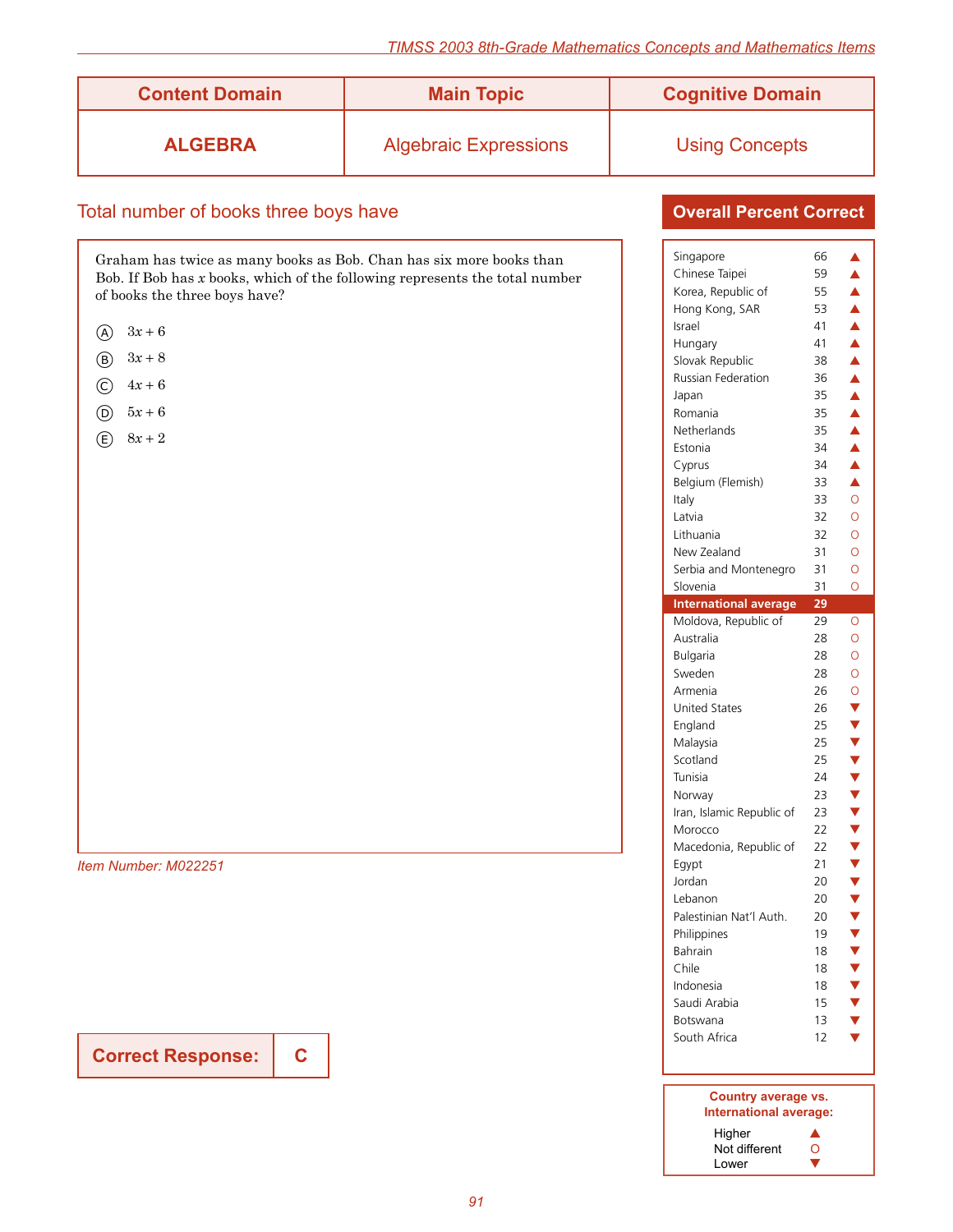| <b>Content Domain</b> | <b>Main Topic</b>            | <b>Cognitive Domain</b> |
|-----------------------|------------------------------|-------------------------|
| <b>ALGEBRA</b>        | <b>Algebraic Expressions</b> | <b>Using Concepts</b>   |

## Carla paid *x* zeds for 3 cartons of juice

| Carla paid $x$ zeds for 3 cartons of juice. What is the price in zeds of<br>1 carton of juice? |
|------------------------------------------------------------------------------------------------|
| $\frac{x}{3}$<br>$\circledA$                                                                   |
| $\frac{3}{x}$<br>$\circledB$                                                                   |
| $3 + x$<br>$\odot$                                                                             |
| 3x<br>$\circledcirc$                                                                           |
|                                                                                                |
|                                                                                                |
|                                                                                                |
|                                                                                                |
|                                                                                                |
|                                                                                                |
|                                                                                                |
| Item Number: M032044                                                                           |

**Correct Response:**

**A**

| Singapore                    | 85 | ▲                                  |
|------------------------------|----|------------------------------------|
| Hong Kong, SAR               | 81 | $\blacktriangle$                   |
| Chinese Taipei               | 74 | $\blacktriangle$                   |
| Belgium (Flemish)            | 67 | $\blacktriangle$                   |
| Netherlands                  | 62 | $\blacktriangle$                   |
| Malaysia                     | 59 | $\blacktriangle$                   |
| Russian Federation           | 58 | $\blacktriangle$                   |
| England                      | 55 | $\blacktriangle$                   |
| Hungary                      | 55 | $\blacktriangle$                   |
| Korea, Republic of           | 53 | $\blacktriangle$                   |
| Estonia                      | 53 | $\blacktriangle$                   |
| Israel                       | 53 | $\blacktriangle$                   |
| Slovak Republic              | 52 | $\blacktriangle$                   |
| Sweden                       | 52 | $\blacktriangle$                   |
| Japan                        | 51 | $\blacktriangle$                   |
| Lithuania                    | 51 | $\blacktriangle$                   |
| Scotland                     | 49 | $\blacktriangle$                   |
| Australia                    | 49 | $\overline{O}$                     |
| <b>United States</b>         | 48 | $\blacktriangle$                   |
| Armenia                      | 48 | Ō                                  |
| Lebanon                      | 48 | Ō                                  |
| Latvia                       | 46 | Ō                                  |
| Italy                        | 45 | Ō                                  |
| <b>International average</b> | 45 |                                    |
|                              |    |                                    |
| New Zealand                  | 43 | 0                                  |
| Serbia and Montenegro        | 42 | O                                  |
| Romania                      | 42 | Ō                                  |
| Bulgaria                     | 42 | $\overline{O}$                     |
| Moldova, Republic of         | 41 | $\circ$                            |
| Philippines                  | 40 |                                    |
| Norway                       | 40 |                                    |
| Slovenia                     | 40 |                                    |
| Macedonia, Republic of       | 39 |                                    |
| Indonesia                    | 39 |                                    |
| Tunisia                      | 36 |                                    |
| Cyprus                       | 36 |                                    |
| Egypt                        | 35 |                                    |
| Jordan                       | 34 |                                    |
| Chile                        | 31 | <b><br/> ▼ ▼ ▼ ▼ ▼ ▼ ▼ ▼ ▼ ▼ ▼</b> |
| Bahrain                      | 30 |                                    |
| Palestinian Nat'l Auth.      | 30 |                                    |
| Botswana                     | 29 |                                    |
| Morocco                      | 28 |                                    |
| Ghana                        | 28 |                                    |
| South Africa                 | 23 |                                    |
| Saudi Arabia                 | 22 | <b>AAAAA</b>                       |
| Iran, Islamic Republic of    | 21 |                                    |

| Country average vs.<br>International average: |   |  |
|-----------------------------------------------|---|--|
| Higher                                        | ▲ |  |
| Not different                                 | Ω |  |
| Lower                                         |   |  |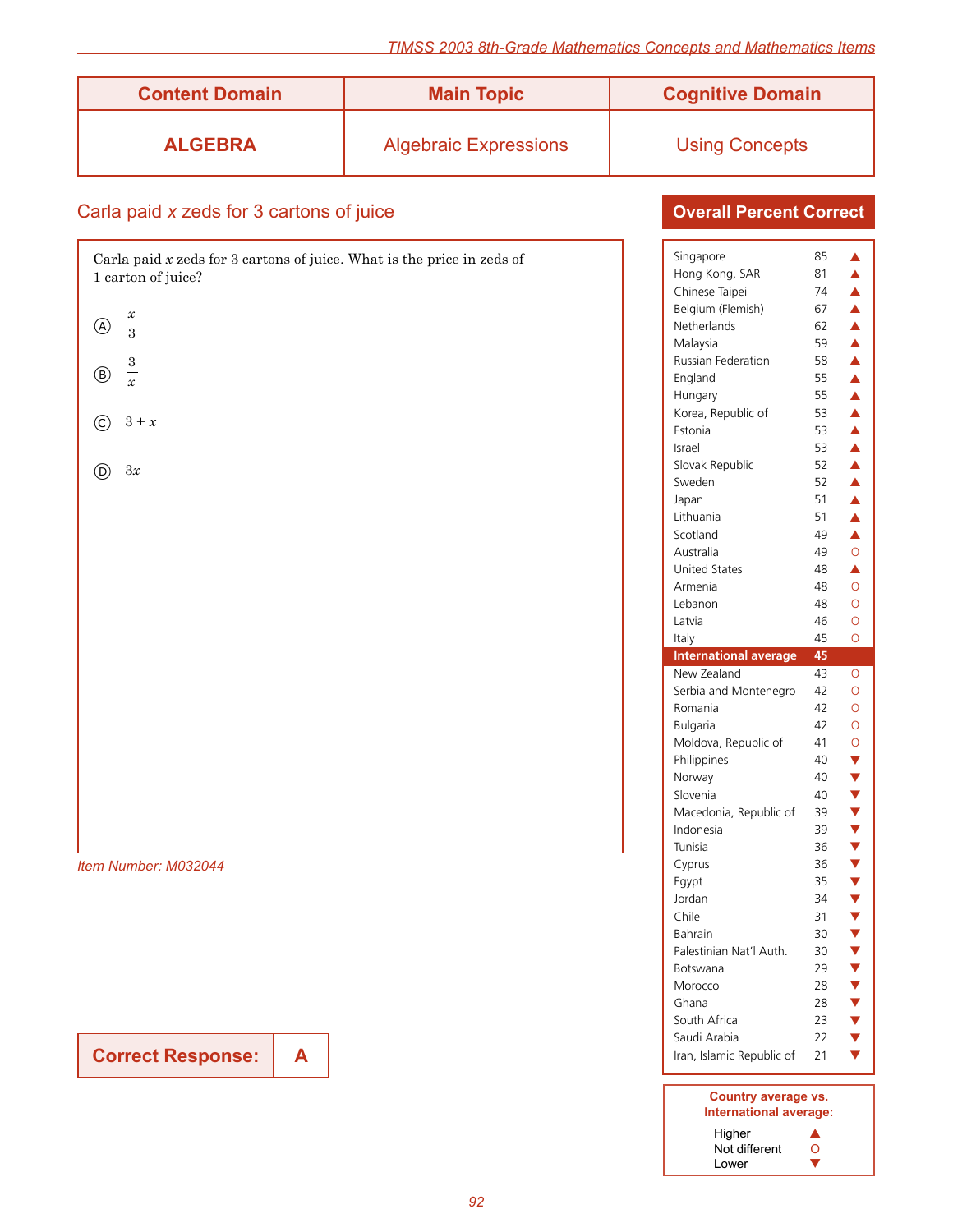**Overall Percent Correct**

| <b>Content Domain</b> | <b>Main Topic</b>             | <b>Cognitive Domain</b>                |
|-----------------------|-------------------------------|----------------------------------------|
| <b>ALGEBRA</b>        | <b>Equations and Formulas</b> | <b>Knowing Facts</b><br>and Procedures |

# Find *n* from proportionality equation

|                                                          | Singapore   |                              | 93 | ▲                       |
|----------------------------------------------------------|-------------|------------------------------|----|-------------------------|
| If $\frac{12}{n} = \frac{36}{21}$ , then <i>n</i> equals |             | Korea, Republic of           | 89 | ▲                       |
|                                                          |             | Hong Kong, SAR               | 88 | ▲                       |
| $\,3$<br>A)                                              |             | Belgium (Flemish)            | 86 | ▲                       |
|                                                          | Netherlands |                              | 85 | ▲                       |
| $\,7$<br>$^{\circledR}$                                  |             | Chinese Taipei               | 83 | ▲                       |
| $36\,$                                                   | Malaysia    |                              | 83 | ▲                       |
| $\odot$                                                  |             | <b>United States</b>         | 80 | $\blacktriangle$        |
| $63\,$<br>$\circledcirc$                                 | Hungary     |                              | 79 | ▲                       |
|                                                          | Japan       |                              | 79 | ▲                       |
|                                                          | Scotland    |                              | 79 | $\blacktriangle$        |
|                                                          | Australia   |                              | 76 | $\blacktriangle$        |
|                                                          | England     |                              | 74 | ▲                       |
|                                                          |             | Slovak Republic              | 74 | $\blacktriangle$        |
|                                                          | Israel      |                              | 72 | ▲                       |
|                                                          | Slovenia    |                              | 72 | ▲                       |
|                                                          | Estonia     |                              | 71 | ▲                       |
|                                                          | Lebanon     |                              | 71 | $\blacktriangle$        |
|                                                          |             | Russian Federation           | 71 | $\blacktriangle$        |
|                                                          | Latvia      |                              | 70 | $\blacktriangle$        |
|                                                          |             | New Zealand                  | 68 | $\circ$                 |
|                                                          |             | Iran, Islamic Republic of    | 66 | $\circ$                 |
|                                                          | Sweden      |                              | 66 | $\circ$                 |
|                                                          | Cyprus      |                              | 65 | $\circ$                 |
|                                                          | Italy       |                              | 65 | $\circ$                 |
|                                                          |             | <b>International average</b> | 64 |                         |
|                                                          | Lithuania   |                              | 64 | $\circ$                 |
|                                                          | Tunisia     |                              | 64 | $\circ$                 |
|                                                          |             | Serbia and Montenegro        | 63 | $\circ$                 |
|                                                          |             | Moldova, Republic of         | 61 | $\circ$                 |
|                                                          | Romania     |                              | 61 | $\circ$                 |
|                                                          | Bulgaria    |                              | 59 | $\blacktriangledown$    |
|                                                          | Norway      |                              | 59 | $\blacktriangledown$    |
|                                                          | Egypt       |                              | 58 | $\blacktriangledown$    |
|                                                          | Indonesia   |                              | 58 | $\blacktriangledown$    |
| Item Number: M012040                                     | Armenia     |                              | 54 | $\blacktriangledown$    |
|                                                          | Morocco     |                              | 54 | $\blacktriangledown$    |
|                                                          | Jordan      |                              | 53 | $\blacktriangledown$    |
|                                                          |             | Palestinian Nat'l Auth.      | 52 | $\blacktriangledown$    |
|                                                          | Philippines |                              | 52 | $\blacktriangledown$    |
|                                                          |             | Macedonia, Republic of       | 50 | $\blacktriangledown$    |
|                                                          | Bahrain     |                              | 44 | $\blacktriangledown$    |
|                                                          | Chile       |                              | 44 | $\overline{\mathbf{v}}$ |
|                                                          |             |                              |    |                         |

**Correct Response:**

**B**

### **Country average vs. International average:** Higher **A**<br>Not different O Not different  $\qquad \qquad \bullet$ <br>Lower  $\qquad \qquad \bullet$

Botswana  $41 \quad \blacktriangledown$ Saudi Arabia 30 <del>√</del> Ghana 28  $\blacktriangledown$ <br>South Africa 26  $\blacktriangledown$ South Africa 26

Lower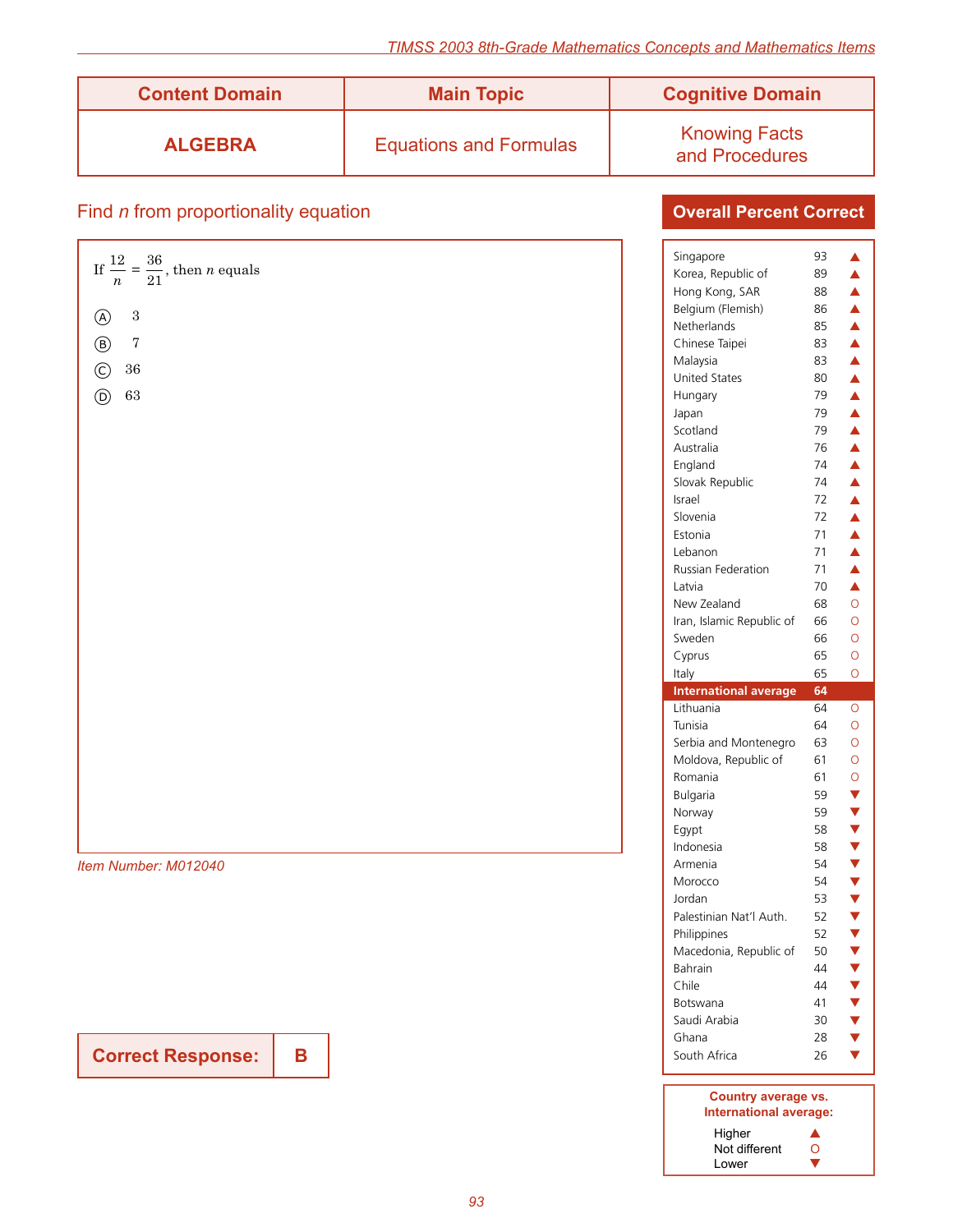| <b>Content Domain</b> | <b>Main Topic</b>             | <b>Cognitive Domain</b>                |
|-----------------------|-------------------------------|----------------------------------------|
| <b>ALGEBRA</b>        | <b>Equations and Formulas</b> | <b>Knowing Facts</b><br>and Procedures |

# True expression for values of *L,K,M*

| If $L = 4$ when $K = 6$ and $M = 24$ , which of the following is true? |
|------------------------------------------------------------------------|
| $\textcircled{A}\quad L=\frac{M}{K}$                                   |
| (B) $L = \frac{K}{M}$                                                  |
| $L$ = $K\!M$<br>$\odot$                                                |
| $\odot$ $L = K + M$                                                    |
| $E \nightharpoonup L = M - K$                                          |
|                                                                        |
|                                                                        |
|                                                                        |
|                                                                        |
|                                                                        |
|                                                                        |
| Item Number: M022196                                                   |

**Correct Response: A**

| Singapore                                           | 88 | ▲                          |
|-----------------------------------------------------|----|----------------------------|
| Korea, Republic of                                  | 86 | $\blacktriangle$           |
| Hong Kong, SAR                                      | 84 | $\blacktriangle$           |
| Chinese Taipei                                      | 82 | $\blacktriangle$           |
| Estonia                                             | 81 | $\blacktriangle$           |
| <b>Russian Federation</b>                           | 79 | $\blacktriangle$           |
| Hungary                                             | 79 | $\blacktriangle$           |
| Japan                                               | 77 | $\blacktriangle$           |
| Belgium (Flemish)                                   | 76 | $\blacktriangle$           |
| Slovak Republic                                     | 75 | $\blacktriangle$           |
| Latvia                                              | 75 | $\blacktriangle$           |
| Serbia and Montenegro                               | 73 | $\blacktriangle$           |
| Lithuania                                           | 73 | $\blacktriangle$           |
| Sweden                                              | 70 | $\blacktriangle$           |
| Lebanon                                             | 69 |                            |
| Romania                                             | 67 | $\frac{1}{4}$              |
| Armenia                                             | 66 | $\blacktriangle$           |
| Slovenia                                            | 66 | $\blacktriangle$           |
| Israel                                              | 64 | $\blacktriangle$           |
| Moldova, Republic of                                | 63 | $\blacktriangle$           |
| Bulgaria                                            | 63 | $\overline{O}$             |
| Tunisia                                             | 63 | Â                          |
| <b>United States</b>                                | 62 | $\blacktriangle$           |
| Macedonia, Republic of                              | 60 | O                          |
| Netherlands                                         |    |                            |
|                                                     | 59 | Ō                          |
| <b>International average</b>                        | 58 |                            |
| Morocco                                             | 57 | O                          |
| Italy                                               | 57 | Ō                          |
| England                                             | 54 | Ō                          |
| Malaysia                                            | 54 | Ō                          |
| Indonesia                                           | 54 | O                          |
| Cyprus                                              | 52 | V                          |
| Australia                                           | 49 |                            |
| Scotland                                            | 49 |                            |
| New Zealand                                         | 49 |                            |
| Jordan                                              | 44 |                            |
| Norway                                              | 40 |                            |
| Egypt                                               | 38 |                            |
|                                                     | 38 | <b><br/> ▼ ▼ ▼ ▼ ▼ ▼ ▼</b> |
| Iran, Islamic Republic of<br>Palestinian Nat'l Auth | 35 | v                          |
| Bahrain                                             | 35 |                            |
| Botswana                                            | 28 |                            |
| Philippines                                         | 25 |                            |
|                                                     | 22 |                            |
| Saudi Arabia<br>Chile                               | 21 | V<br>V<br>V                |
| South Africa                                        | 14 |                            |
|                                                     |    |                            |
|                                                     |    |                            |

| Country average vs.<br>International average: |   |
|-----------------------------------------------|---|
| Higher                                        |   |
| Not different                                 | 0 |
| Lower                                         |   |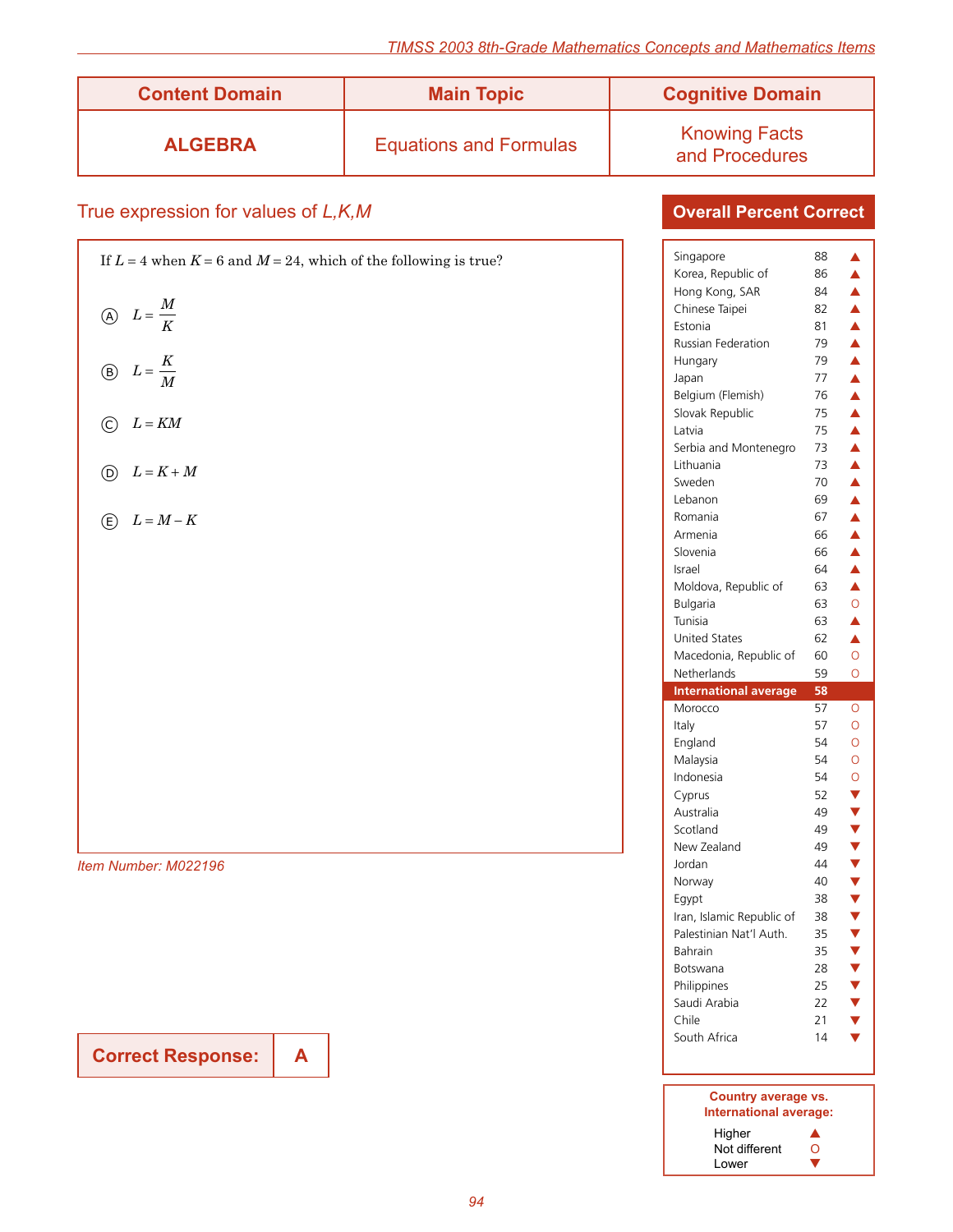| <b>Content Domain</b> | <b>Main Topic</b>             | <b>Cognitive Domain</b>                |
|-----------------------|-------------------------------|----------------------------------------|
| <b>ALGEBRA</b>        | <b>Equations and Formulas</b> | <b>Knowing Facts</b><br>and Procedures |

### Solve equation for *x*

### **Overall Percent Correct**

#### **Incorrect Response**

- 25  $[100 + 4]$
- 60  $[80 (4 \times 5)]$
- 71  $[80 4 5]$
- Any expression or equation, other than  $x = 15$ , containing x.
- Other incorrect (including crossed out/erased, stray marks, illegible, or off task).

| Country average vs.<br>International average: |  |
|-----------------------------------------------|--|
| Higher                                        |  |
| Not different                                 |  |

South Africa 5 ▼ Botswana  $5 \sqrt{ }$ 

Lower  $\sqrt{ }$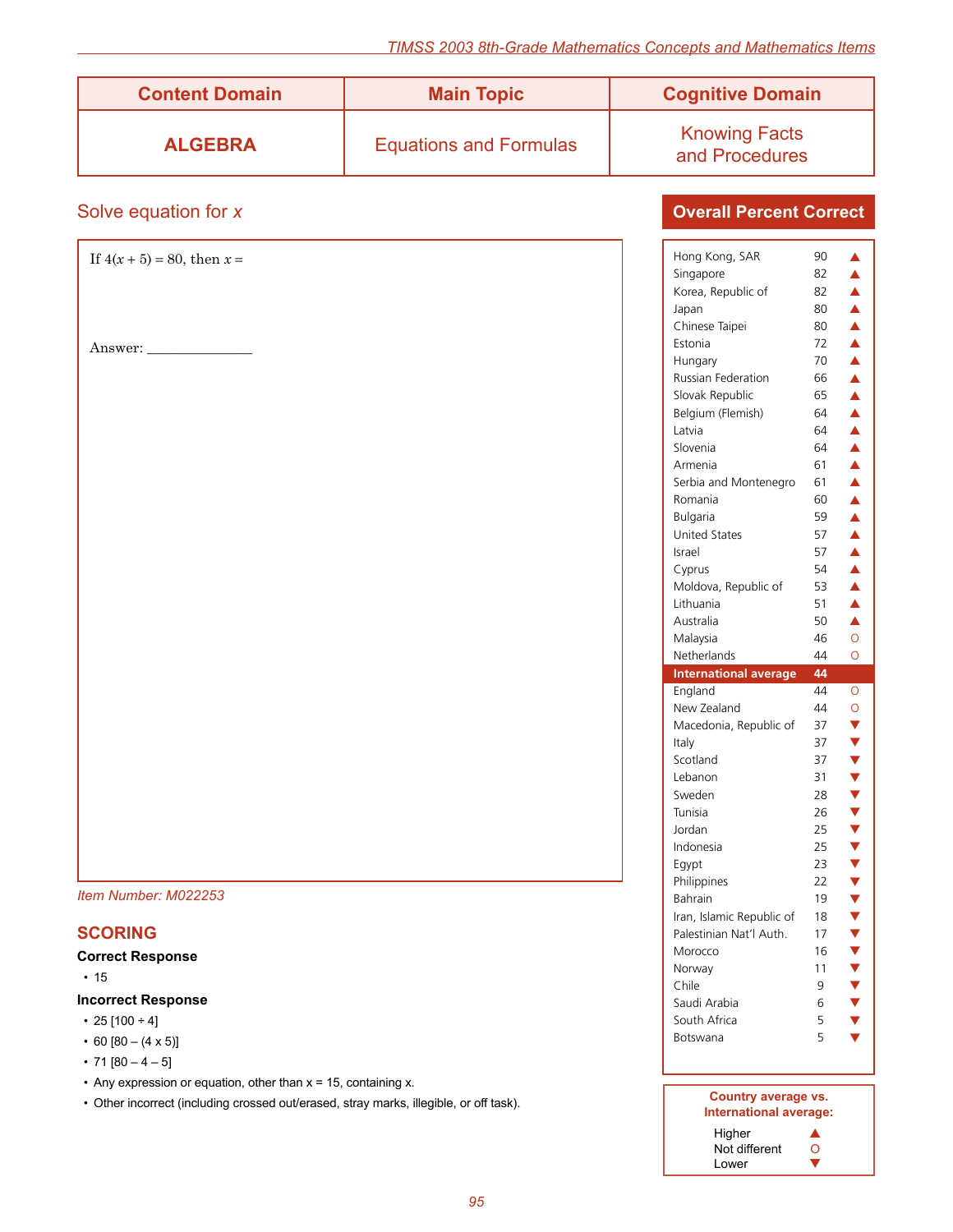# Solve equation for *x* (continued)

*Item Number: M022253*

# **Student Responses**

### **Correct Response:**

 $4(1+5)=80$ If  $4(x+5) = 80$ , then  $x =$  $\mathcal{X}$  $-\!\v{\delta}$  $\mathcal{A}_\infty$ 

Answer:  $15$ 

### **Incorrect Response:**

If  $4(x + 5) = 80$ , then  $x =$ 

Answer:  $\partial$   $\partial$ 

4x+5=80  $420 = 80$  $4x + 80 - 20^2 = 80 - 50$  $4x = 60$  $\mathsf{Q}$  $\mathcal{U}$  $X = 80$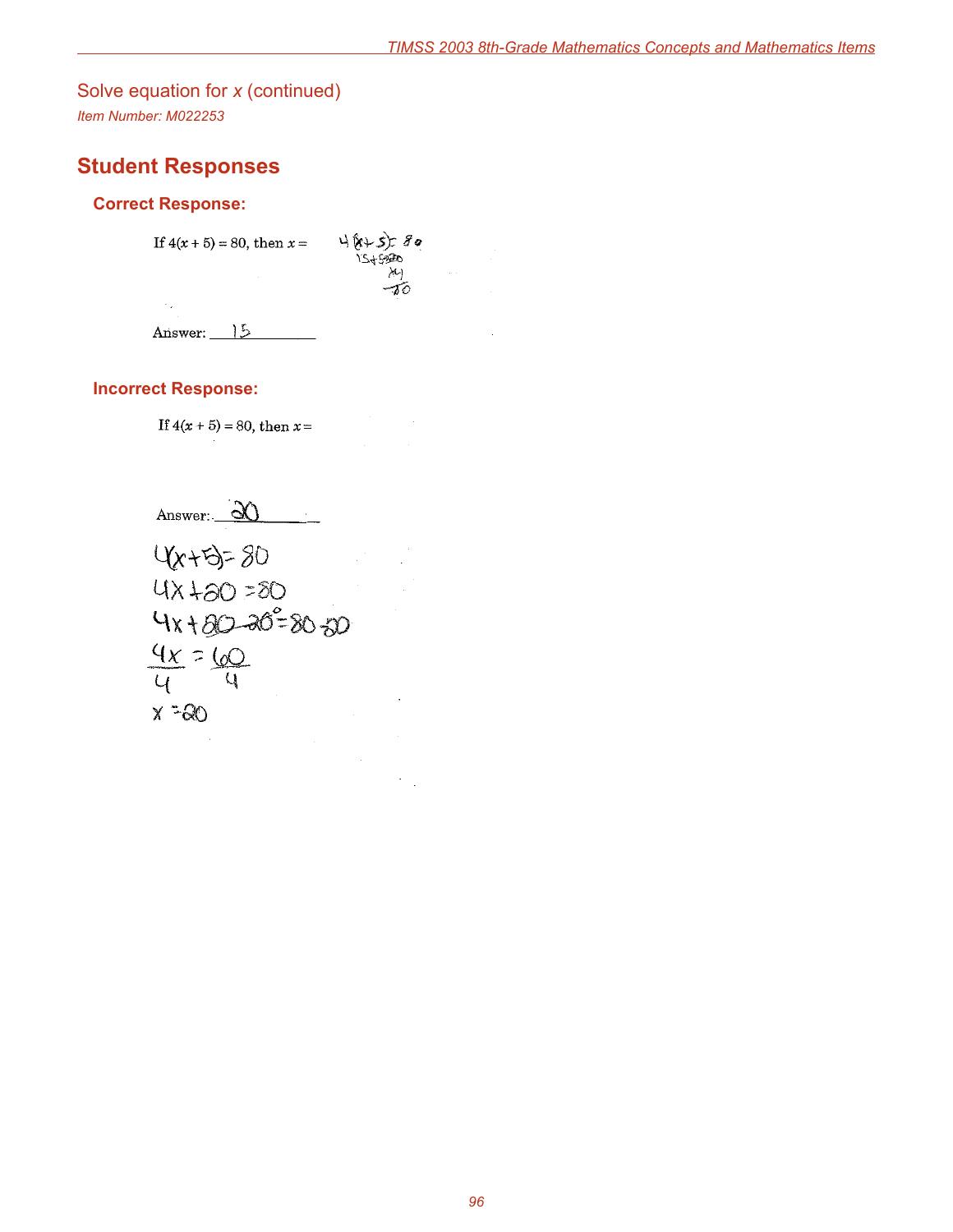| <b>Content Domain</b> | <b>Main Topic</b>             | <b>Cognitive Domain</b>                |
|-----------------------|-------------------------------|----------------------------------------|
| <b>ALGEBRA</b>        | <b>Equations and Formulas</b> | <b>Knowing Facts</b><br>and Procedures |

## If *x* plus 3*y* equals 11 and 2*x* plus 3*y* equals 13

| If $x + 3y = 11$ and $2x + 3y = 13$ , then $y =$ | Korea, Republic of           | 76 | ▲                                                                                                                                                                                                                    |
|--------------------------------------------------|------------------------------|----|----------------------------------------------------------------------------------------------------------------------------------------------------------------------------------------------------------------------|
|                                                  | Singapore                    | 70 | ▲                                                                                                                                                                                                                    |
| $\sqrt{3}$<br>$^{\circledR}$                     | Chinese Taipei               | 69 | $\blacktriangle$                                                                                                                                                                                                     |
|                                                  | Japan                        | 61 | $\blacktriangle$                                                                                                                                                                                                     |
| $\sqrt{2}$<br>$\circledR$                        | Hong Kong, SAR               | 59 | ▲                                                                                                                                                                                                                    |
| $\odot -2$                                       | Scotland                     | 55 | ▲                                                                                                                                                                                                                    |
|                                                  | Belgium (Flemish)            | 53 | ▲                                                                                                                                                                                                                    |
| $-3$<br>$\circledR$                              | Latvia                       | 51 | $\blacktriangle$                                                                                                                                                                                                     |
|                                                  | Estonia                      | 50 | ▲                                                                                                                                                                                                                    |
|                                                  | United States                | 49 | ▲                                                                                                                                                                                                                    |
|                                                  | Serbia and Montenegro        | 49 | $\blacktriangle$                                                                                                                                                                                                     |
|                                                  | England                      | 49 | $\circ$                                                                                                                                                                                                              |
|                                                  | Romania                      | 48 | $\circ$                                                                                                                                                                                                              |
|                                                  | Hungary                      | 47 | $\circ$                                                                                                                                                                                                              |
|                                                  | Slovak Republic              | 46 | $\circ$                                                                                                                                                                                                              |
|                                                  | New Zealand                  | 45 | $\circ$                                                                                                                                                                                                              |
|                                                  | Moldova, Republic of         | 45 | $\circ$                                                                                                                                                                                                              |
|                                                  | Bulgaria                     | 45 | $\circ$                                                                                                                                                                                                              |
|                                                  | Russian Federation           | 44 | $\circ$                                                                                                                                                                                                              |
|                                                  | Australia                    | 44 | $\circ$                                                                                                                                                                                                              |
|                                                  | Israel                       | 44 | $\circ$                                                                                                                                                                                                              |
|                                                  | Netherlands                  | 43 | $\circ$                                                                                                                                                                                                              |
|                                                  | Malaysia                     | 43 | $\circ$                                                                                                                                                                                                              |
|                                                  |                              |    |                                                                                                                                                                                                                      |
|                                                  | <b>International average</b> | 42 |                                                                                                                                                                                                                      |
|                                                  | Lebanon                      | 40 | $\circ$                                                                                                                                                                                                              |
|                                                  | Botswana                     | 38 | $\circ$                                                                                                                                                                                                              |
|                                                  | Lithuania                    | 37 | $\circ$                                                                                                                                                                                                              |
|                                                  | Jordan                       | 37 | $\blacktriangledown$                                                                                                                                                                                                 |
|                                                  | Tunisia                      | 36 | $\blacktriangledown$                                                                                                                                                                                                 |
|                                                  | Slovenia                     | 36 |                                                                                                                                                                                                                      |
|                                                  | Macedonia, Republic of       | 36 |                                                                                                                                                                                                                      |
|                                                  | Sweden                       | 35 | $\circ$<br>$\blacktriangledown$<br>$\blacktriangledown$                                                                                                                                                              |
|                                                  | Philippines                  | 35 |                                                                                                                                                                                                                      |
|                                                  | Cyprus                       | 34 |                                                                                                                                                                                                                      |
|                                                  | Eqypt                        | 34 |                                                                                                                                                                                                                      |
| Item Number: M032728                             | Iran, Islamic Republic of    | 34 |                                                                                                                                                                                                                      |
|                                                  | Indonesia                    | 33 |                                                                                                                                                                                                                      |
|                                                  | Chile                        | 31 |                                                                                                                                                                                                                      |
|                                                  | Palestinian Nat'l Auth.      | 31 |                                                                                                                                                                                                                      |
|                                                  | South Africa                 | 31 |                                                                                                                                                                                                                      |
|                                                  | Norway                       | 30 | $\blacktriangledown$<br>$\blacktriangledown$<br>$\blacktriangledown$<br>$\blacktriangledown$<br>$\blacktriangledown$<br>$\blacktriangledown$<br>$\blacktriangledown$<br>$\blacktriangledown$<br>$\blacktriangledown$ |
|                                                  | Saudi Arabia                 | 29 |                                                                                                                                                                                                                      |
|                                                  | Armenia                      | 29 | $\blacktriangledown$<br>$\blacktriangledown$                                                                                                                                                                         |
|                                                  | Italy                        | 28 |                                                                                                                                                                                                                      |
|                                                  | Bahrain                      | 27 | $\blacktriangledown$<br>$\blacktriangledown$                                                                                                                                                                         |

## **Overall Percent Correct**

**Correct Response: A**

| Country average vs.<br>International average: |   |
|-----------------------------------------------|---|
| Higher                                        |   |
| Not different                                 | 0 |
| Lower                                         |   |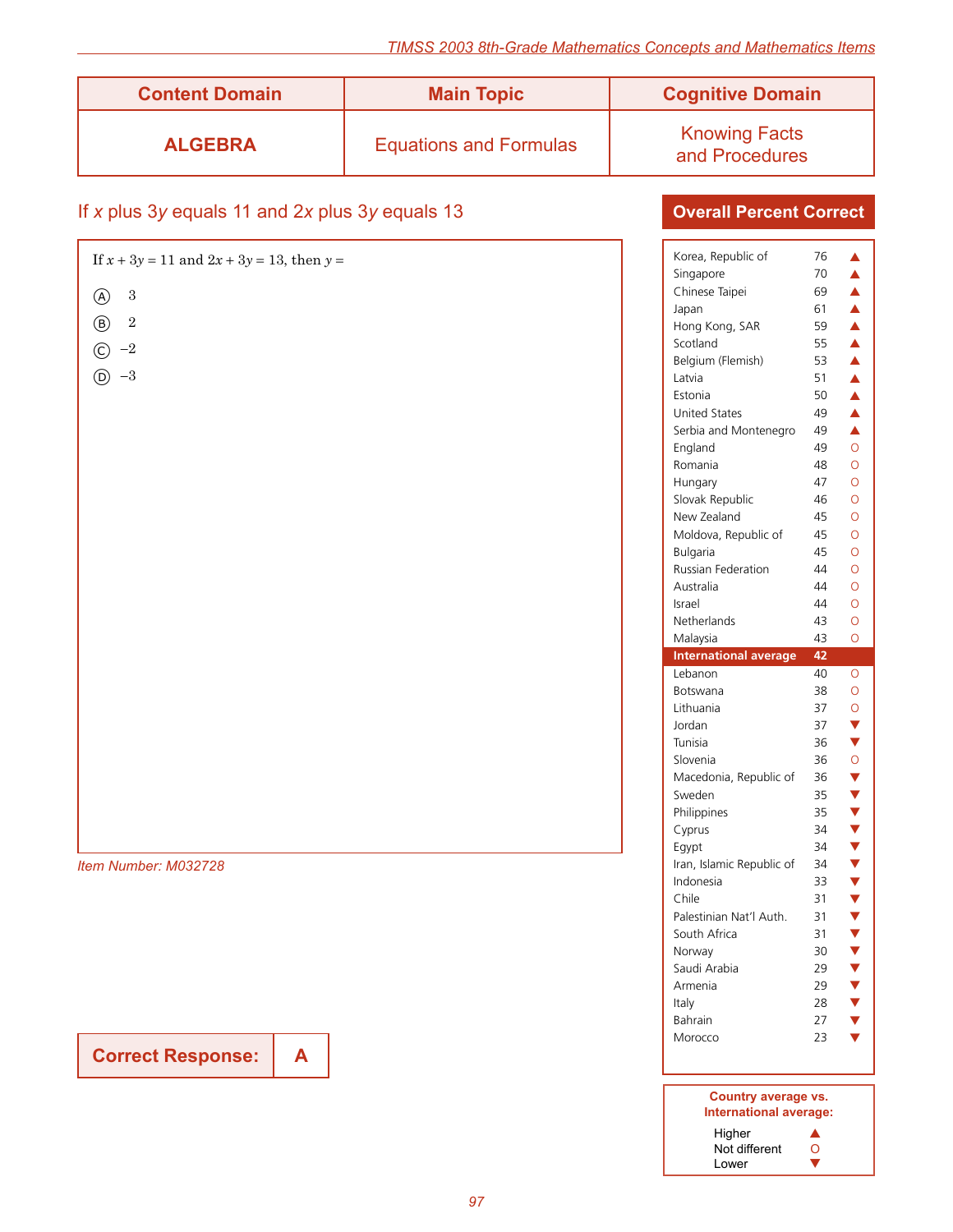**Overall Percent Correct**

| <b>Content Domain</b> | <b>Main Topic</b>             | <b>Cognitive Domain</b>         |
|-----------------------|-------------------------------|---------------------------------|
| <b>ALGEBRA</b>        | <b>Equations and Formulas</b> | <b>Solving Routine Problems</b> |

### If *x* minus *y* equals 5 and *x*/2 equals 3

|                                                                | Singapore                    | 82 |                      |
|----------------------------------------------------------------|------------------------------|----|----------------------|
| If $x - y = 5$ and $\frac{x}{2} = 3$ , what is the value of y? | Korea, Republic of           | 79 | ▲                    |
|                                                                | Hong Kong, SAR               | 78 | $\blacktriangle$     |
| $\,6\,$<br>$\circledA$                                         | Chinese Taipei               | 77 | $\blacktriangle$     |
|                                                                | Australia                    | 69 | ▲                    |
| $\circled{B}$<br>$1\,$                                         | Belgium (Flemish)            | 69 | $\blacktriangle$     |
| $-1$                                                           | New Zealand                  | 67 | ▲                    |
| $\odot$                                                        | Hungary                      | 67 | ▲                    |
| $-7$<br>$\circledR$                                            | England                      | 66 | $\blacktriangle$     |
|                                                                | <b>United States</b>         | 63 | ▲                    |
|                                                                | Scotland                     | 61 | ▲                    |
|                                                                | Japan                        | 61 | $\blacktriangle$     |
|                                                                | Malaysia                     | 58 | ▲                    |
|                                                                | Israel                       | 58 | ▲                    |
|                                                                | Estonia                      | 58 | $\blacktriangle$     |
|                                                                | Serbia and Montenegro        | 58 | $\blacktriangle$     |
|                                                                | Romania                      | 57 | ▲                    |
|                                                                | Latvia                       | 56 | $\blacktriangle$     |
|                                                                | Slovenia                     | 55 | $\circ$              |
|                                                                | Cyprus                       | 55 | ▲                    |
|                                                                | Norway                       | 55 | $\circ$              |
|                                                                | Sweden                       | 53 | $\circ$              |
|                                                                | Netherlands                  | 53 | $\circ$              |
|                                                                | Lithuania                    | 53 | $\circ$              |
|                                                                |                              |    |                      |
|                                                                | Russian Federation           | 52 | $\circ$              |
|                                                                | <b>International average</b> | 51 |                      |
|                                                                | Lebanon                      | 48 | $\circ$              |
|                                                                | Slovak Republic              | 47 | $\circ$              |
|                                                                | Moldova, Republic of         | 47 | $\circ$              |
|                                                                | Italy                        | 46 | $\blacktriangledown$ |
|                                                                | Macedonia, Republic of       | 45 | $\blacktriangledown$ |
|                                                                | <b>Bulgaria</b>              | 44 | $\blacktriangledown$ |
|                                                                | Palestinian Nat'l Auth.      | 43 | $\blacktriangledown$ |
|                                                                | Armenia                      | 43 | $\blacktriangledown$ |
|                                                                | Botswana                     | 39 | $\blacktriangledown$ |
| Item Number: M032208                                           | Indonesia                    | 38 | $\blacktriangledown$ |
|                                                                | Bahrain                      | 38 | $\blacktriangledown$ |
|                                                                | Jordan                       | 38 | $\blacktriangledown$ |
|                                                                | Chile                        | 37 | $\blacktriangledown$ |
|                                                                | Egypt                        | 36 | $\blacktriangledown$ |
|                                                                | Philippines                  | 33 | v                    |
|                                                                | Tunisia                      | 31 | $\blacktriangledown$ |
|                                                                | Morocco                      | 31 | $\blacktriangledown$ |
|                                                                | South Africa                 | 30 | $\blacktriangledown$ |
|                                                                | Iran, Islamic Republic of    | 26 | $\blacktriangledown$ |
| <b>Correct Response:</b><br>B                                  | Saudi Arabia                 | 24 | $\blacktriangledown$ |

### **Country average vs. International average:** Higher  $\blacktriangle$

| Higher        |  |
|---------------|--|
| Not different |  |
| Lower         |  |

**Correct Response:**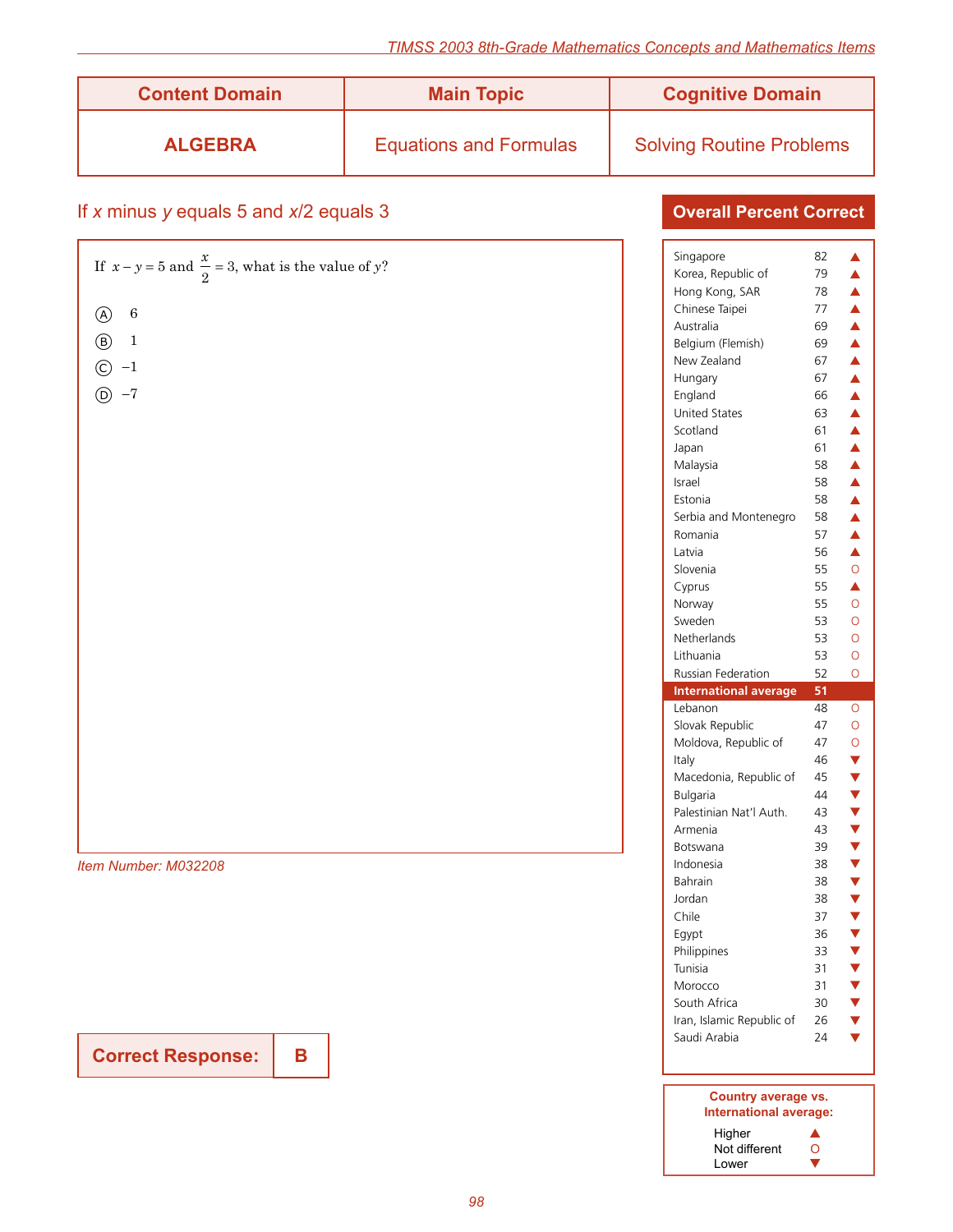| <b>Content Domain</b> | <b>Main Topic</b>             | <b>Cognitive Domain</b>         |
|-----------------------|-------------------------------|---------------------------------|
| <b>ALGEBRA</b>        | <b>Equations and Formulas</b> | <b>Solving Routine Problems</b> |

### If *a/b* equals 70

| Chinese Taipei<br>70<br>If $\frac{a}{b}$ = 70, then $\frac{a}{2b}$ =<br>Singapore<br>69<br>Korea, Republic of<br>69<br>Hong Kong, SAR<br>68<br>$35\,$<br>$\circledA$<br>Estonia<br>61<br>68<br>$\circledB$ |                                              |
|------------------------------------------------------------------------------------------------------------------------------------------------------------------------------------------------------------|----------------------------------------------|
|                                                                                                                                                                                                            | ▲<br>▲                                       |
|                                                                                                                                                                                                            | ▲                                            |
|                                                                                                                                                                                                            | ▲                                            |
|                                                                                                                                                                                                            | ▲                                            |
| Russian Federation<br>60                                                                                                                                                                                   | ▲                                            |
| 58<br>Hungary                                                                                                                                                                                              | ▲                                            |
| $\sqrt{72}$<br>$\circled{c}$<br>57<br>Serbia and Montenegro                                                                                                                                                | $\blacktriangle$                             |
| 140<br>$\circled{D}$<br>55<br>Japan                                                                                                                                                                        | ▲                                            |
| Romania<br>53                                                                                                                                                                                              | $\blacktriangle$                             |
| Latvia<br>53                                                                                                                                                                                               | $\blacktriangle$                             |
| Belgium (Flemish)<br>52                                                                                                                                                                                    | ▲                                            |
| Lithuania<br>51                                                                                                                                                                                            | $\blacktriangle$                             |
| Slovak Republic<br>47                                                                                                                                                                                      | ▲                                            |
| Bulgaria<br>46                                                                                                                                                                                             | $\blacktriangle$                             |
| Israel<br>44                                                                                                                                                                                               | $\blacktriangle$                             |
| Italy<br>44                                                                                                                                                                                                | $\circ$                                      |
| Macedonia, Republic of<br>42                                                                                                                                                                               | $\circ$                                      |
| Moldova, Republic of<br>41                                                                                                                                                                                 | $\circ$                                      |
| Indonesia<br>41                                                                                                                                                                                            | $\circ$                                      |
| 41<br>Armenia                                                                                                                                                                                              | $\circ$                                      |
| <b>International average</b><br>40                                                                                                                                                                         |                                              |
| Netherlands<br>40                                                                                                                                                                                          | $\circ$                                      |
| Sweden<br>38                                                                                                                                                                                               | $\circ$                                      |
| United States<br>38                                                                                                                                                                                        | $\circ$                                      |
| England<br>38                                                                                                                                                                                              | $\circ$                                      |
| Lebanon<br>37                                                                                                                                                                                              | $\circ$                                      |
| Slovenia<br>37                                                                                                                                                                                             | $\circ$                                      |
| Australia<br>37                                                                                                                                                                                            | $\circ$                                      |
| Malaysia<br>36                                                                                                                                                                                             | $\circ$                                      |
| New Zealand<br>32                                                                                                                                                                                          | $\blacktriangledown$                         |
| Scotland<br>30                                                                                                                                                                                             | $\blacktriangledown$                         |
| Cyprus<br>30                                                                                                                                                                                               | $\blacktriangledown$                         |
| Tunisia<br>30                                                                                                                                                                                              | $\blacktriangledown$                         |
| Philippines<br>27                                                                                                                                                                                          | $\blacktriangledown$                         |
|                                                                                                                                                                                                            | $\blacktriangledown$                         |
|                                                                                                                                                                                                            | $\blacktriangledown$                         |
| Iran, Islamic Republic of<br>27<br>Item Number: M032210                                                                                                                                                    | $\blacktriangledown$                         |
| Egypt<br>26                                                                                                                                                                                                | $\blacktriangledown$                         |
| 25<br>Botswana                                                                                                                                                                                             |                                              |
| Morocco<br>24                                                                                                                                                                                              |                                              |
| Jordan<br>23                                                                                                                                                                                               | $\blacktriangledown$                         |
| 22<br>Norway<br>Chile                                                                                                                                                                                      | $\blacktriangledown$                         |
| 22                                                                                                                                                                                                         | $\blacktriangledown$                         |
| Palestinian Nat'l Auth.<br>21<br>South Africa<br>17                                                                                                                                                        | $\blacktriangledown$                         |
| Saudi Arabia<br>15                                                                                                                                                                                         | $\blacktriangledown$<br>$\blacktriangledown$ |

#### **Country average vs. International average:** Higher  $\blacktriangle$ Not different O Lower  $\blacksquare$

**Correct Response: A**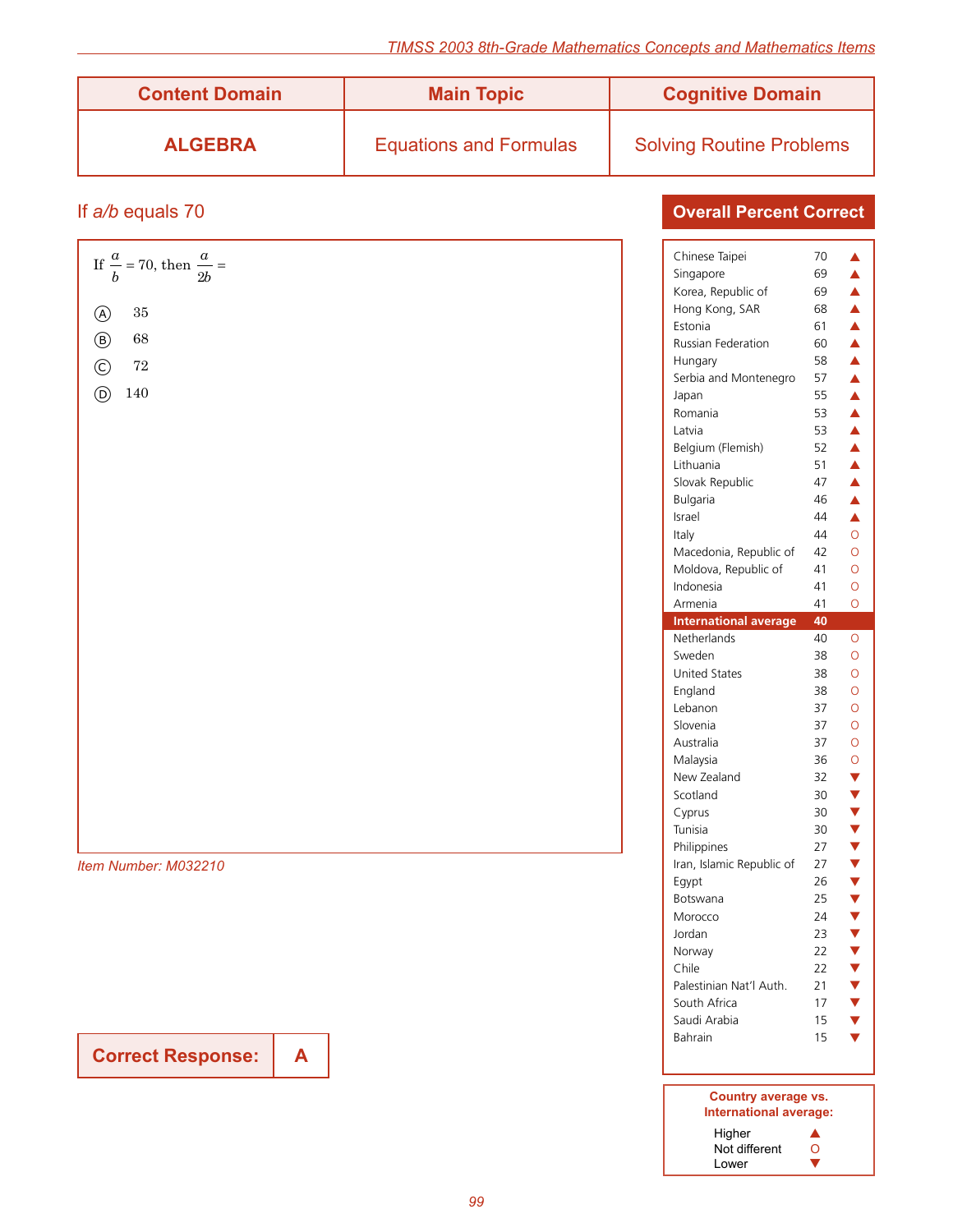| <b>Content Domain</b> | <b>Main Topic</b>             | <b>Cognitive Domain</b>         |
|-----------------------|-------------------------------|---------------------------------|
| <b>ALGEBRA</b>        | <b>Equations and Formulas</b> | <b>Solving Routine Problems</b> |

### 7 oranges and 4 lemons cost 43 zeds

At a market, 7 oranges and 4 lemons cost 43 zeds, and 11 oranges and 12 lemons cost 79 zeds. Using *x* to represent the cost of an orange and *y* to represent the cost of a lemon, write two equations that could be used to find the values of *x* and *y.*

Equation 1: \_\_\_\_\_\_\_\_\_\_\_\_\_\_\_\_\_\_\_\_\_\_\_\_\_\_\_\_\_\_\_\_\_\_\_\_\_\_\_\_\_\_\_\_\_\_\_\_\_\_\_\_\_\_\_\_\_\_

Equation 2: \_\_\_\_\_\_\_\_\_\_\_\_\_\_\_\_\_\_\_\_\_\_\_\_\_\_\_\_\_\_\_\_\_\_\_\_\_\_\_\_\_\_\_\_\_\_\_\_\_\_\_\_\_\_\_\_\_\_

*Item Number: M032545*

### **SCORING**

#### **Correct Response**

•  $7x + 4y = 43$  (or equivalent) and  $11x + 12y = 79$  (or equivalent).

#### **Incorrect Response**

- One equation correct and one incorrect/missing.
- Other incorrect (including crossed out/erased, stray marks, illegible, or off task).

| Hong Kong, SAR               | 72                  | ▲                         |
|------------------------------|---------------------|---------------------------|
| Japan                        | 67                  | $\blacktriangle$          |
|                              | 62                  | $\blacktriangle$          |
| Chinese Taipei               |                     |                           |
| Armenia                      | 61                  | $\blacktriangle$          |
| Singapore                    | 60                  | $\blacktriangle$          |
| Korea, Republic of           | 57                  | $\blacktriangle$          |
| Estonia                      | 46                  | $\blacktriangle$          |
| Serbia and Montenegro        | 43                  | $\blacktriangle$          |
| Israel                       | 41                  | $\blacktriangle$          |
| <b>Russian Federation</b>    | 39                  | $\blacktriangle$          |
| Romania                      | 38                  | $\blacktriangle$          |
| Jordan                       | 37                  | $\blacktriangle$          |
|                              | 34                  | $\blacktriangle$          |
| Hungary                      |                     |                           |
| Bulgaria                     | 33                  | $\blacktriangle$          |
| Moldova, Republic of         | 27                  | $\overline{O}$            |
| Egypt                        | 27                  | $\overline{O}$            |
| Slovak Republic              | 25                  | $\overline{O}$            |
| Macedonia, Republic of       | 24                  | $\overline{O}$            |
| <b>International average</b> | $\overline{24}$     |                           |
| Belgium (Flemish)            | 22                  | O                         |
| Iran, Islamic Republic of    | 20                  | $\circ$                   |
| <b>United States</b>         | 20                  |                           |
| Latvia                       | 20                  |                           |
|                              |                     |                           |
| Scotland                     | 20                  |                           |
| Lithuania                    | 19                  |                           |
| England                      | 18                  |                           |
| <b>Bahrain</b>               | 16                  |                           |
| Indonesia                    | 16                  |                           |
| Malaysia                     | 15                  |                           |
|                              | 15                  |                           |
| Sweden                       |                     |                           |
| Australia                    | 15                  |                           |
|                              | 14                  |                           |
| Italy                        |                     |                           |
| New Zealand                  | 12                  |                           |
| Cyprus                       | 11                  |                           |
| Slovenia                     | 9                   |                           |
| Morocco                      | 9                   |                           |
| Netherlands                  | 9                   |                           |
| Philippines                  | 7                   |                           |
| Palestinian Nat'l Auth.      | 6                   | <b>▼▼▼▼▼▼▼▼▼▼▼▼▼▼▼▼▼▼</b> |
| Lebanon                      | 6                   |                           |
| Botswana                     | 5                   |                           |
| Saudi Arabia                 | 4                   |                           |
| Norway                       | 3                   |                           |
| Chile                        | 3                   |                           |
|                              |                     |                           |
| Ghana                        | $\overline{2}$      |                           |
| South Africa<br>Tunisia      | $\overline{2}$<br>1 | <b>AAAAAA</b>             |

| Country average vs.<br>International average: |   |
|-----------------------------------------------|---|
| Higher                                        |   |
| Not different                                 | 0 |
| Lower                                         |   |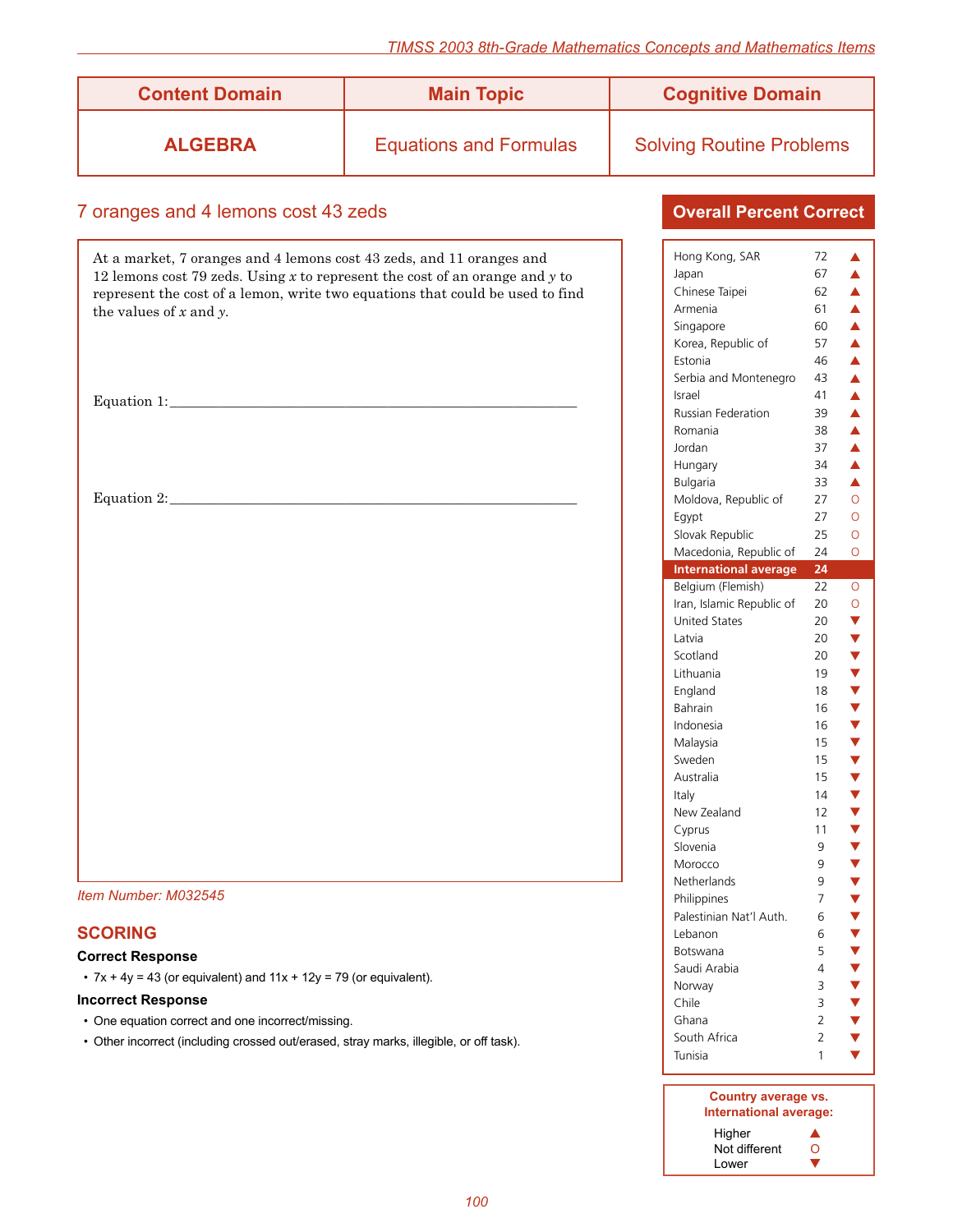# 7 oranges and 4 lemons cost 43 zeds (continued)

*Item Number: M032545*

# **Student Responses**

#### **Correct Response:**

At a market, 7 oranges and 4 lemons cost 43 zeds, and 11 oranges and 12 lemons cost 79 zeds. Using  $x$  to represent the cost of an orange and  $y$  to represent the cost of a lemon, write two equations that could be used to find the values of  $x$  and  $y$ .

| Equation 1: $\angle \leq$<br>$-1$ | $\sim$ |  |
|-----------------------------------|--------|--|
|                                   |        |  |
|                                   |        |  |
| $79 - 11x$                        |        |  |
| Equation 2: $\sqrt{2}$<br>1.2     |        |  |

#### **Incorrect Response:**

At a market, 7 oranges and 4 lemons cost 43 zeds, and 11 oranges and 12 lemons cost 79 zeds. Using  $x$  to represent the cost of an orange and  $y$  to represent the cost of a lemon, write two equations that could be used to find the values of  $x$  and  $y$ .

| Equation 1:_ | $\overline{\mathbf{z}}$<br>$\overline{\phantom{a}}$ |  |
|--------------|-----------------------------------------------------|--|
| Equation 2:  | $112 + 131 = 7$                                     |  |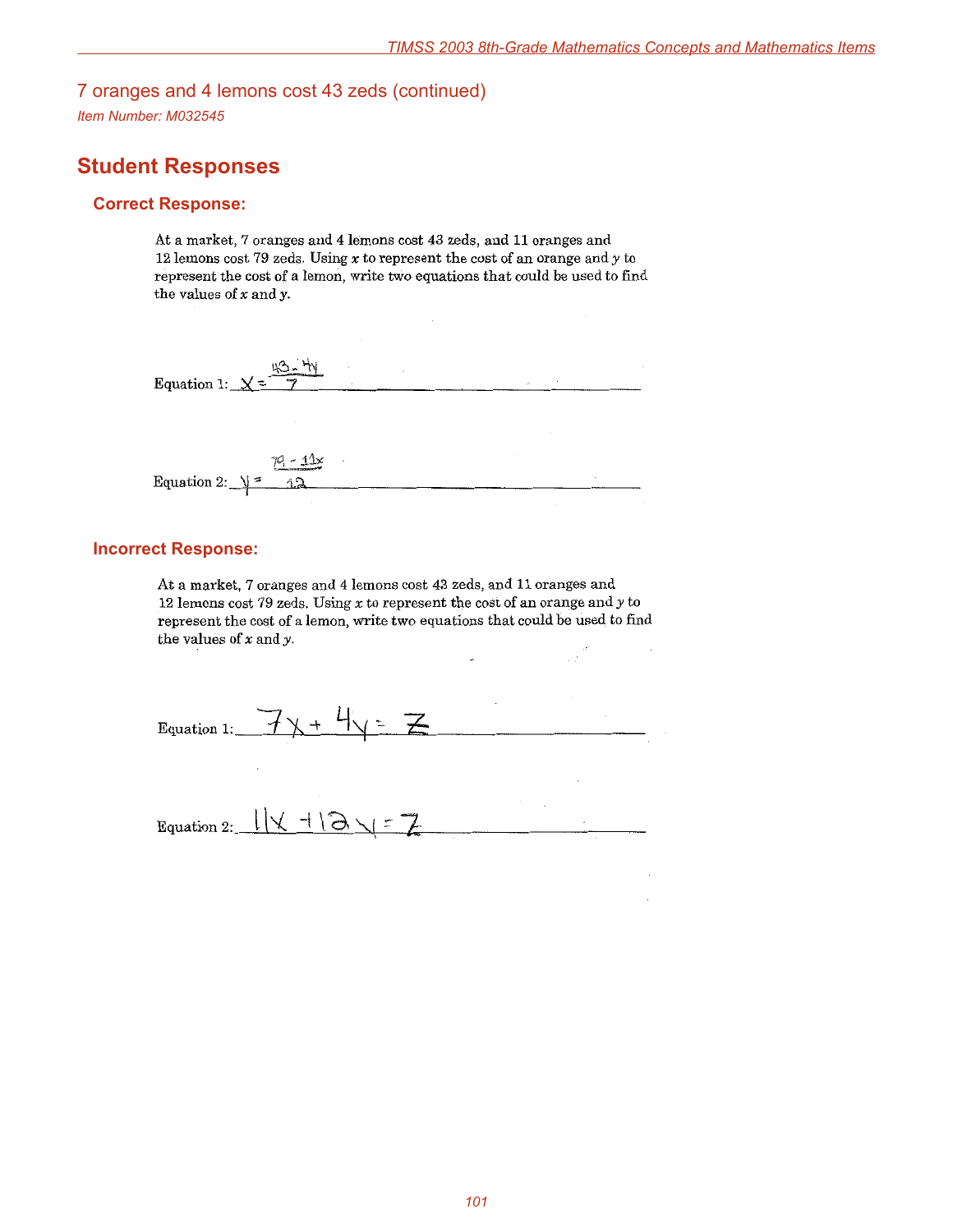| <b>Content Domain</b> | <b>Main Topic</b>             | <b>Cognitive Domain</b> |
|-----------------------|-------------------------------|-------------------------|
| <b>ALGEBRA</b>        | <b>Equations and Formulas</b> | <b>Using Concepts</b>   |

### Objects balanced on scale

The objects on the scale make it balance exactly. On the left pan there is a 1 kg weight (mass) and half a brick. On the right pan there is one brick. 1 kg 6 What is the weight (mass) of one brick?  $(A)$  0.5 kg  $\circled{b}$  1 kg  $\bigcirc$  2 kg  $(D)$  3 kg

*Item Number: M012002*

**Correct Response:**

**C**

| Estonia                      | 86              | ▲                |
|------------------------------|-----------------|------------------|
| <b>Russian Federation</b>    | 85              | $\blacktriangle$ |
| Netherlands                  | 83              | $\blacktriangle$ |
| Japan                        | 82              | $\blacktriangle$ |
| Singapore                    | 82              | $\blacktriangle$ |
| Hong Kong, SAR               | 81              | $\blacktriangle$ |
| Italy                        | 79              | $\blacktriangle$ |
| Belgium (Flemish)            | 78              | $\blacktriangle$ |
| Korea, Republic of           | 78              | $\blacktriangle$ |
| Slovak Republic              | 78              | $\blacktriangle$ |
| Sweden                       | 78              | $\blacktriangle$ |
| Latvia                       | 77              | $\blacktriangle$ |
| Australia                    | 76              | $\blacktriangle$ |
| Chinese Taipei               | 76              | $\blacktriangle$ |
| England                      | 76              | $\blacktriangle$ |
| Lithuania                    | 76              | $\blacktriangle$ |
| Hungary                      | 75              | $\blacktriangle$ |
| New Zealand                  | 75              | $\blacktriangle$ |
| Malaysia                     | 74              | $\blacktriangle$ |
| Scotland                     | 74              | $\blacktriangle$ |
| <b>United States</b>         | 74              | $\blacktriangle$ |
| Bulgaria                     | 73              | Á                |
| Slovenia                     | 73              | Á                |
| Moldova, Republic of         | 68              | Â                |
| Israel                       | 67              | ▲                |
| Norway                       | 66              | Ō                |
| Romania                      | 66              | Ō                |
| Serbia and Montenegro        | 65              | O                |
| Cyprus                       | 64              | Ō                |
| <b>International average</b> | $\overline{63}$ |                  |
| Iran, Islamic Republic of    | 63              | O                |
| Macedonia, Republic of       | 63              | $\circ$          |
| Jordan                       | 52              |                  |
| Armenia                      | 51              |                  |
| Tunisia                      | 51              |                  |
| Chile                        | 50              | <b>AAAAA</b>     |
| Morocco                      | 49              |                  |
| Palestinian Nat'l Auth.      | 45              |                  |
| <b>Bahrain</b>               | 42              |                  |
| Egypt                        | 42              |                  |
| Indonesia                    | 41              |                  |
| Lebanon                      | 41              |                  |
| Botswana                     | 36              | V<br>V<br>V<br>V |
| Philippines                  | 34              |                  |
| Saudi Arabia                 | 31              |                  |
| South Africa                 | 28              |                  |
| Ghana                        | 26              |                  |
|                              |                 |                  |
|                              |                 |                  |

| Country average vs.    |   |
|------------------------|---|
| International average: |   |
| Higher                 |   |
| Not different          | Ω |
| Lower                  |   |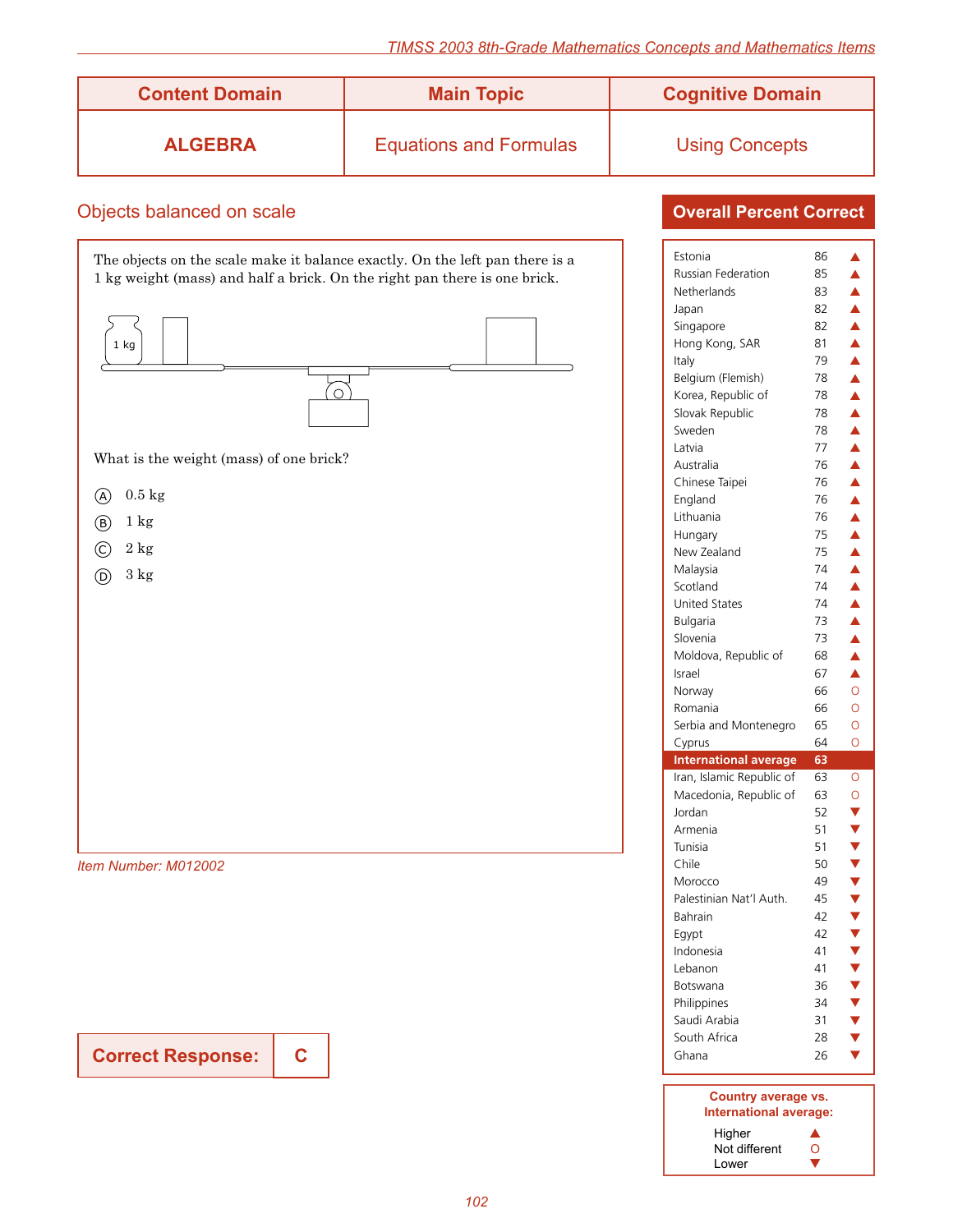| <b>Content Domain</b> | <b>Main Topic</b>             | <b>Cognitive Domain</b> |
|-----------------------|-------------------------------|-------------------------|
| <b>ALGEBRA</b>        | <b>Equations and Formulas</b> | <b>Using Concepts</b>   |

# If *y* equals 3*x* plus 2

| If $y = 3x + 2$ , which of these expresses x in terms of y? |
|-------------------------------------------------------------|
| (A) $x = \frac{y-2}{3}$                                     |
| (B) $x = \frac{y+2}{3}$                                     |
| (c) $x = \frac{y}{3} - 2$                                   |
| (b) $x = \frac{y}{3} + 2$                                   |
|                                                             |
|                                                             |
|                                                             |
|                                                             |
|                                                             |
|                                                             |
|                                                             |
|                                                             |
|                                                             |
| Item Number: M032046                                        |

**Correct Response: A**

### **Overall Percent Correct**

| Singapore                                     | 61 | ▲                       |
|-----------------------------------------------|----|-------------------------|
| Hong Kong, SAR                                | 60 | Â                       |
| Korea, Republic of                            | 52 | Δ                       |
| Chinese Taipei                                | 48 | $\blacktriangle$        |
| Japan                                         | 46 | $\blacktriangle$        |
| Armenia                                       | 45 | $\blacktriangle$        |
| <b>Russian Federation</b>                     | 44 | $\blacktriangle$        |
| Romania                                       | 44 | $\blacktriangle$        |
|                                               | 43 | $\blacktriangle$        |
| Serbia and Montenegro<br>Moldova, Republic of | 34 | $\blacktriangle$        |
|                                               | 34 |                         |
| <b>Bulgaria</b>                               |    | $\blacktriangle$        |
| Malaysia                                      | 31 | $\blacktriangle$        |
| Belgium (Flemish)                             | 31 | $\blacktriangle$        |
| Indonesia                                     | 30 | $\blacktriangle$        |
| Macedonia, Republic of                        | 30 | $\blacktriangle$        |
| Estonia                                       | 27 | O                       |
| <b>United States</b>                          | 26 | Ō                       |
| <b>International average</b>                  | 25 |                         |
| Lebanon                                       | 24 | O                       |
| Israel                                        | 24 | $\circ$                 |
| Jordan                                        | 23 | $\circ$                 |
| Philippines                                   | 22 | $\blacktriangledown$    |
| Egypt                                         | 21 | $\overline{\mathbf{v}}$ |
| Lithuania                                     | 21 |                         |
| Hungary                                       | 21 |                         |
| Latvia                                        | 21 |                         |
| Cyprus                                        | 20 |                         |
| Italy                                         | 20 |                         |
| England                                       | 20 |                         |
| Slovak Republic                               | 19 |                         |
| Australia                                     | 18 |                         |
| Netherlands                                   | 17 |                         |
| Tunisia                                       | 17 |                         |
| Iran, Islamic Republic of                     | 16 |                         |
| Palestinian Nat'l Auth.                       | 15 | <b>▼▼▼▼▼▼▼▼▼▼▼▼▼▼</b>   |
| Bahrain                                       | 15 |                         |
| Slovenia                                      | 15 |                         |
| New Zealand                                   | 14 |                         |
| Scotland                                      | 12 |                         |
| Morocco                                       | 12 |                         |
| Saudi Arabia                                  | 12 |                         |
| Sweden                                        | 11 |                         |
| Botswana                                      | 10 |                         |
| South Africa                                  | 10 |                         |
| Chile                                         | 9  | V<br>V<br>V<br>V        |
|                                               |    |                         |
|                                               |    |                         |
| Norway                                        | 6  |                         |

#### **Country average vs. International average:** Higher  $\blacktriangle$ Not different O Lower  $\blacksquare$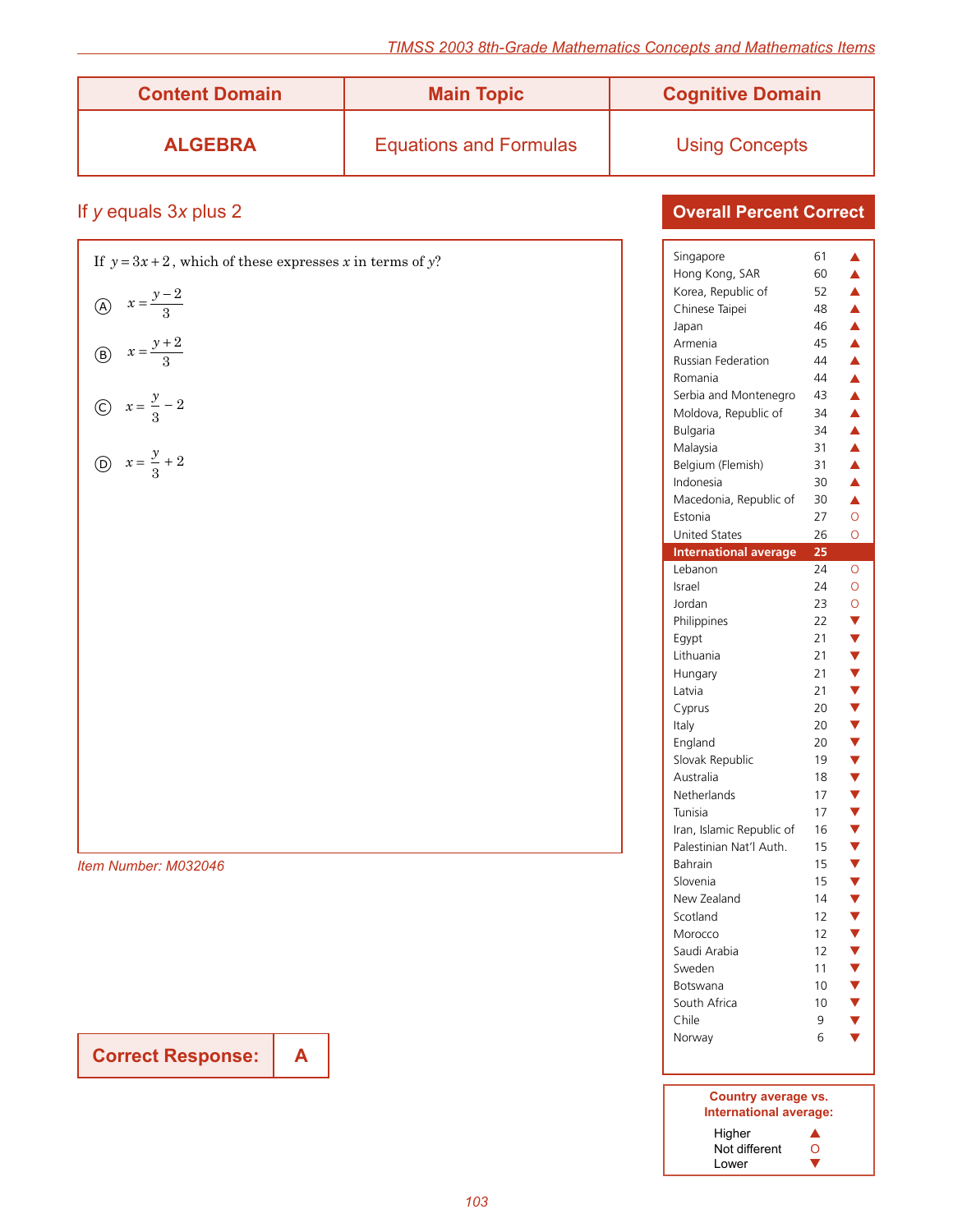| <b>Content Domain</b> | <b>Main Topic</b> | <b>Cognitive Domain</b> |
|-----------------------|-------------------|-------------------------|
| <b>ALGEBRA</b>        | <b>Patterns</b>   | Reasoning               |

### Number of matchsticks continuing pattern



If the pattern is continued, how many matchsticks would be used to make Figure 10?



- b <sup>33</sup>
- c <sup>36</sup>
- d <sup>39</sup>
- $\bigoplus$  42

*Item Number: M012017*

**Correct Response:**

**B**

| <b>Overall Percent Correct</b> |  |
|--------------------------------|--|
|                                |  |

| Korea, Republic of               | 78 | ▲                                    |
|----------------------------------|----|--------------------------------------|
| Singapore                        | 73 | ▲                                    |
| Chinese Taipei                   | 71 | $\blacktriangle$                     |
| Japan                            | 67 | $\blacktriangle$                     |
| Hong Kong, SAR                   | 66 | $\blacktriangle$                     |
| Belgium (Flemish)                | 64 | $\blacktriangle$                     |
| New Zealand                      | 63 | $\blacktriangle$                     |
| Australia                        | 62 | $\blacktriangle$                     |
| Scotland                         | 61 | $\blacktriangle$                     |
| Hungary                          | 61 | $\blacktriangle$                     |
| Slovak Republic                  | 60 | $\blacktriangle$                     |
| Netherlands                      | 59 | $\blacktriangle$                     |
| <b>Russian Federation</b>        | 59 | $\blacktriangle$                     |
| Sweden                           | 59 | $\blacktriangle$                     |
| Estonia                          | 58 | $\blacktriangle$                     |
| Israel                           | 58 | $\blacktriangle$                     |
|                                  | 57 |                                      |
| Malaysia<br><b>United States</b> | 56 | $\blacktriangle$<br>$\blacktriangle$ |
|                                  |    |                                      |
| Slovenia                         | 56 | $\blacktriangle$<br>$\blacktriangle$ |
| Lithuania                        | 56 |                                      |
| Moldova, Republic of             | 55 | $\blacktriangle$                     |
| Italy                            | 54 | $\blacktriangle$                     |
| Bulgaria                         | 53 | $\overline{O}$                       |
| England                          | 52 | Ō                                    |
| Romania                          | 51 | O                                    |
|                                  |    |                                      |
| Serbia and Montenegro            | 51 | Ō                                    |
| Macedonia, Republic of           | 50 | Ō                                    |
| Latvia                           | 49 | Ō                                    |
| Cyprus                           | 49 | O                                    |
| <b>International average</b>     | 48 |                                      |
| Armenia                          | 47 | $\circ$                              |
| Norway                           | 46 | $\overline{O}$                       |
| Chile                            | 43 |                                      |
| Philippines                      | 41 |                                      |
| <b>Bahrain</b>                   | 37 |                                      |
| Iran, Islamic Republic of        | 34 |                                      |
| Jordan                           | 33 |                                      |
| Lebanon                          | 32 |                                      |
| Egypt                            | 30 |                                      |
| Tunisia                          | 29 |                                      |
| Indonesia                        | 29 |                                      |
| Palestinian Nat'l Auth.          | 29 |                                      |
| Botswana                         | 27 |                                      |
| Morocco                          | 26 |                                      |
| South Africa                     | 24 |                                      |
| Saudi Arabia                     | 16 | $\frac{1}{2}$                        |
| Ghana                            | 16 |                                      |

| Country average vs.<br>International average: |   |
|-----------------------------------------------|---|
| Higher                                        |   |
| Not different                                 | Ω |
| Lower                                         |   |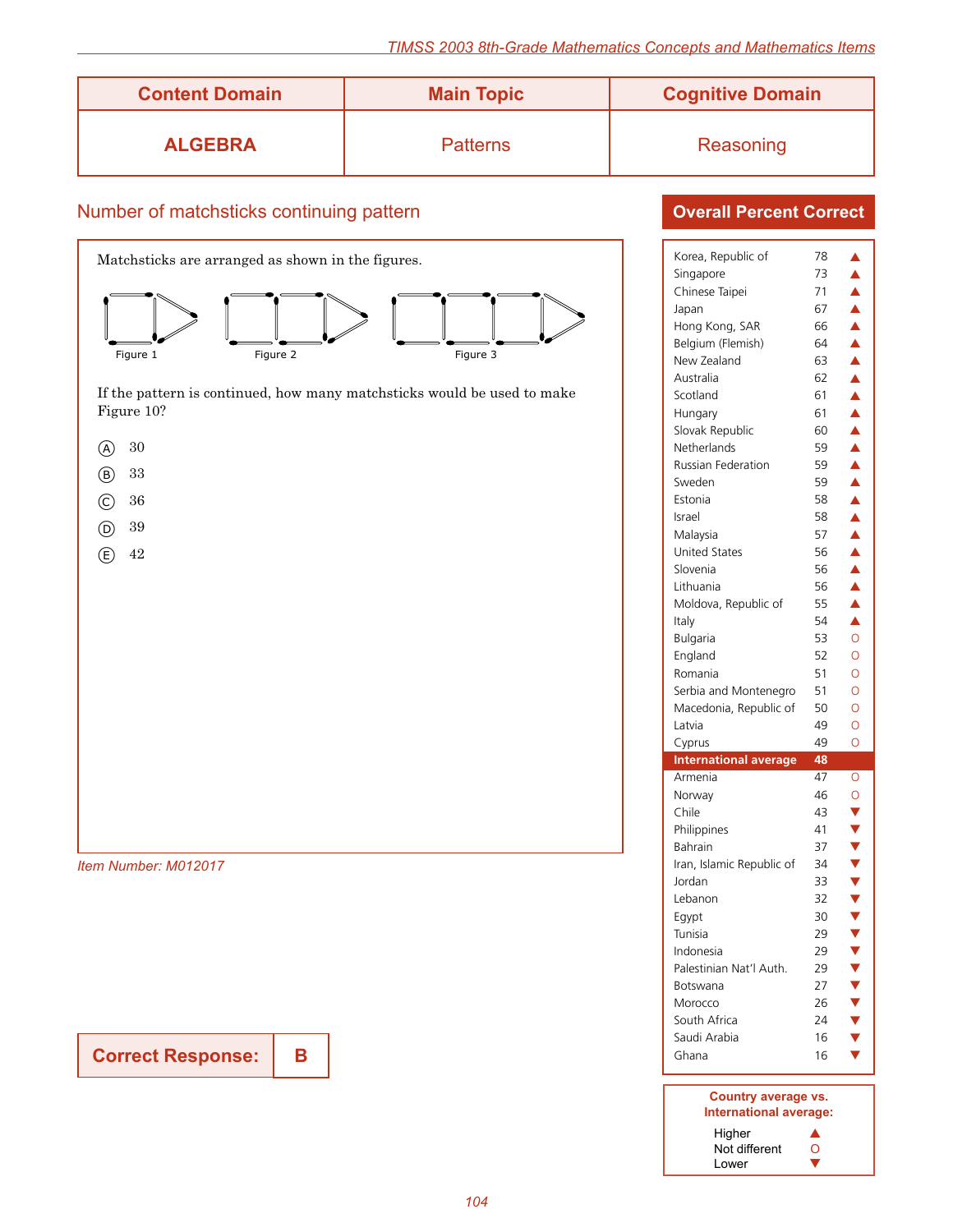| <b>Content Domain</b> | <b>Main Topic</b> | <b>Cognitive Domain</b> |
|-----------------------|-------------------|-------------------------|
| <b>ALGEBRA</b>        | <b>Patterns</b>   | Reasoning               |

### Numbers in sequence increasing by 4

The numbers in the sequence 7, 11, 15, 19, 23, … increase by four. The numbers in the sequence 1, 10, 19, 28, 37, … increase by nine. The number 19 is in both sequences. If the two sequences are continued, what is the next number that is in BOTH the first and the second sequences?

Answer:

#### *Item Number: M022008*

### **SCORING**

#### **Correct**

 $• 55$ 

#### **Incorrect Response**

• 27 AND 46  $[23 + 4$  and 37 + 9]

- Either 27 OR 46
- Other incorrect (including crossed out/erased, stray marks, illegible, or off task).

| Armenia                                           | 63 | ▲                          |
|---------------------------------------------------|----|----------------------------|
| Korea, Republic of                                | 51 | ▲                          |
| Singapore                                         | 50 | $\blacktriangle$           |
| Hungary                                           | 49 | $\blacktriangle$           |
| Japan                                             | 46 | $\blacktriangle$           |
| <b>United States</b>                              | 45 | $\blacktriangle$           |
| Italy                                             | 45 | $\blacktriangle$           |
| Belgium (Flemish)                                 | 43 | $\blacktriangle$           |
| Slovenia                                          | 41 | $\blacktriangle$           |
| Australia                                         | 39 | $\blacktriangle$           |
| Hong Kong, SAR                                    | 39 | $\blacktriangle$           |
| Slovak Republic                                   | 39 | $\blacktriangle$           |
| Chinese Taipei                                    | 39 | $\blacktriangle$           |
| Bulgaria                                          | 38 | $\blacktriangle$           |
| Estonia                                           | 38 | $\blacktriangle$           |
| Netherlands                                       | 38 | $\blacktriangle$           |
| Scotland                                          | 37 | $\blacktriangle$           |
| Sweden                                            | 35 | $\blacktriangle$           |
| Malaysia                                          | 35 | $\blacktriangle$           |
| England                                           | 34 | Ö                          |
| Tunisia                                           | 34 | Ō                          |
| New Zealand                                       | 33 | Ō                          |
| Lithuania                                         | 33 | Ō                          |
| <b>Russian Federation</b>                         | 32 | Ō                          |
| Romania                                           | 32 | Ō                          |
| Israel                                            | 31 | Ō                          |
| Cyprus                                            | 31 | Ō                          |
| Latvia                                            | 31 | Ō                          |
| <b>International average</b>                      | 31 |                            |
|                                                   | 30 |                            |
| Moldova, Republic of<br>Iran, Islamic Republic of | 25 | O                          |
|                                                   | 24 | <b>v v v v v v v v v</b>   |
| Macedonia, Republic of<br>Chile                   | 24 |                            |
| Indonesia                                         | 23 |                            |
| Serbia and Montenegro                             | 23 |                            |
|                                                   | 22 |                            |
| Bahrain                                           |    |                            |
| Morocco                                           | 20 |                            |
| Norway                                            | 20 | Ý                          |
| Palestinian Nat'l Auth.                           | 19 |                            |
| Botswana                                          | 18 |                            |
| Lebanon                                           | 17 |                            |
| Jordan                                            | 16 |                            |
| Egypt                                             | 14 |                            |
| Philippines                                       | 14 |                            |
| Saudi Arabia                                      | 8  | V<br>V<br>V<br>V<br>V<br>V |
| South Africa                                      | 6  |                            |
|                                                   |    |                            |
| Ghana                                             | 4  |                            |

| Country average vs.<br>International average: |   |
|-----------------------------------------------|---|
| Higher                                        |   |
| Not different                                 | 0 |
| Lower                                         |   |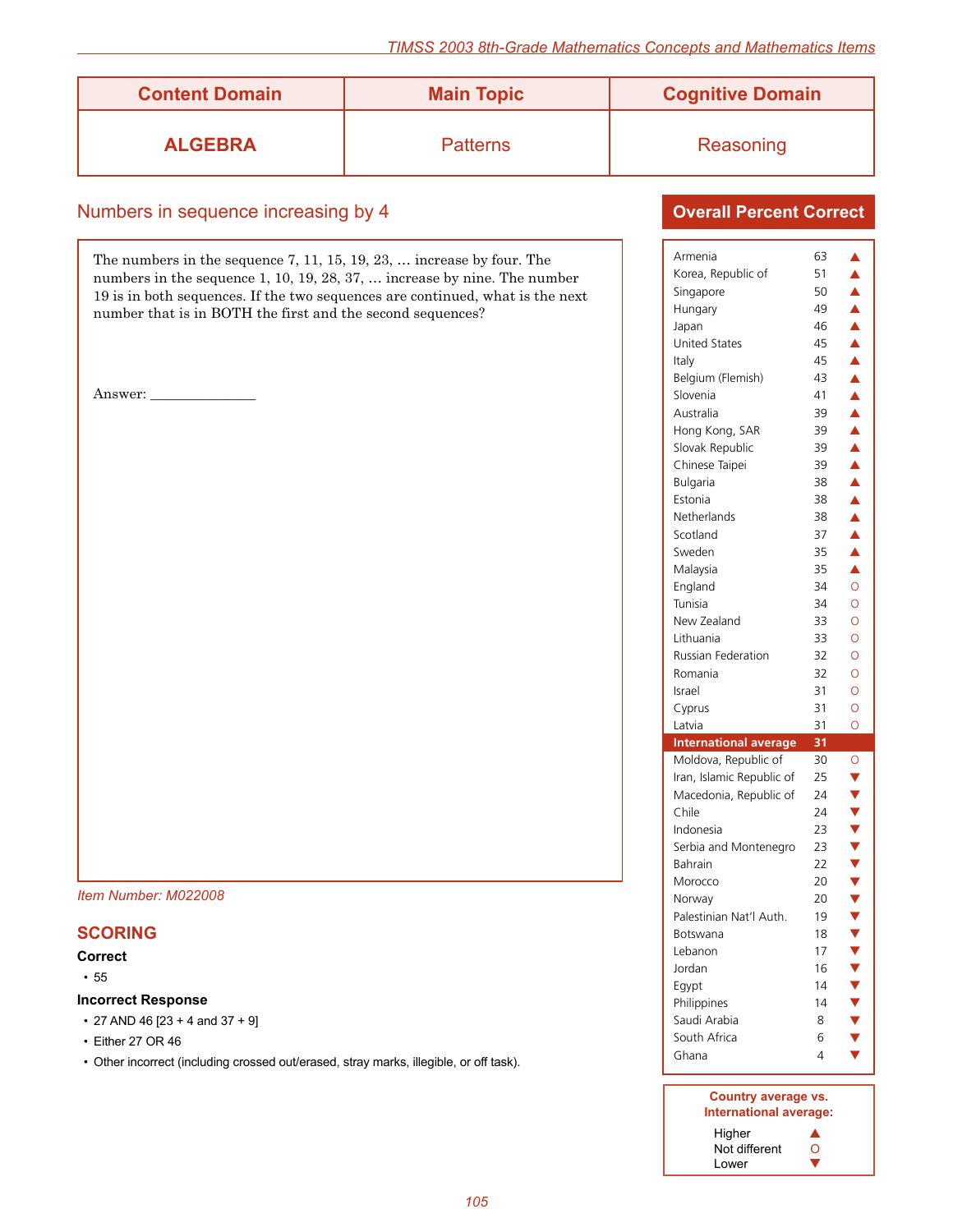### Numbers in sequence increasing by 4 (continued)

*Item Number: M022008*

# **Student Responses**

#### **Correct Response:**

numbers in the sequence 1, 10, 19, 28, 37, ... increase by nine. The number 19 is in both sequences. If the two sequences are continued, what is the next number that is in BOTH the first and the second sequences? Answer: 55  $7, 11, 15, 19, 23, 27, 31, 35, 39, 43, 47, 51$  $\overline{\mathcal{L}}$  $(67, 7)$  $1, 10, 19, 28, 37, 46, 55$ 

The numbers in the sequence 7, 11, 15, 18, 23, ... increase by four. The

#### **Incorrect Response:**

The numbers in the sequence  $7, 11, 15, 19, 23, \ldots$  increase by four. The numbers in the sequence 1, 10, 19, 28, 37, ... increase by nine. The number 19 is in both sequences. If the two sequences are continued, what is the next number that is in BOTH the first and the second sequences?

 $L_{\mathbf{b}}$ ub Answer: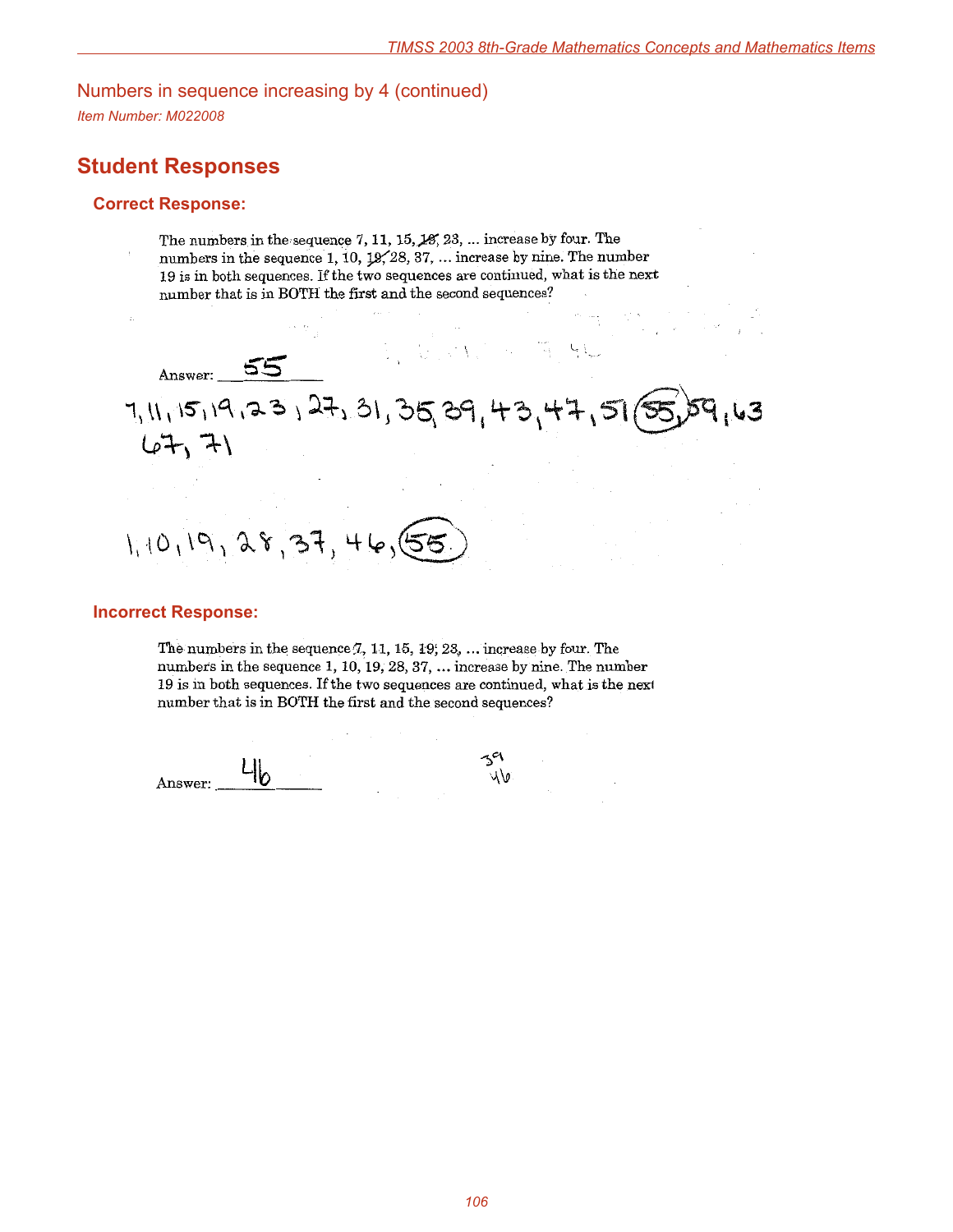| <b>Content Domain</b> | <b>Main Topic</b> | <b>Cognitive Domain</b>         |
|-----------------------|-------------------|---------------------------------|
| A. ALGEBRA            | <b>Patterns</b>   | <b>Solving Routine Problems</b> |
| <b>B. ALGEBRA</b>     | <b>Patterns</b>   | <b>Solving Routine Problems</b> |
| C. ALGEBRA            | <b>Patterns</b>   | Reasoning                       |

### Sequence of figures with triangles: fill table



A. Complete the table below. First, fill in how many small triangles make up Figure 3. Then, find the number of small triangles that would be needed for the 4th figure if the sequence of figures is extended.

| Figure | Number of<br><b>Small Triangles</b> |
|--------|-------------------------------------|
| ı      | 2                                   |
| 2      |                                     |
| З      |                                     |
|        |                                     |

B. The sequence of figures is extended to the 7th figure. How many small triangles would be needed for Figure 7?

Answer:

C. The sequence of figures is extended to the 50th figure. Explain a way to find the number of small triangles in the 50th figure that does not involve drawing it and counting the number of triangles.

#### *Item Number: M022261A*

### **SCORING**

#### **Correct Response**

• 18 AND 32

#### **Incorrect Response**

- 18 and any number other than 32.
- 18 and no numerical response for the 4th figure.
- Other incorrect (including crossed out/erased, stray marks, illegible, or off task).

| Korea, Republic of           | 78       | ▲                    |
|------------------------------|----------|----------------------|
| Singapore                    | 74       | $\blacktriangle$     |
| Japan                        | 74       | ▲                    |
| Hong Kong, SAR               | 72       | $\blacktriangle$     |
| Chinese Taipei               | 69       | $\blacktriangle$     |
| Netherlands                  | 59       | $\blacktriangle$     |
| Australia                    | 57       | $\blacktriangle$     |
| England                      | 57       | $\blacktriangle$     |
| New Zealand                  | 55       | $\blacktriangle$     |
| Armenia                      | 53       | $\blacktriangle$     |
| Scotland                     | 53       | $\blacktriangle$     |
| Belgium (Flemish)            | 51       | $\blacktriangle$     |
| Hungary                      | 50       | $\blacktriangle$     |
| <b>United States</b>         | 50       | $\blacktriangle$     |
| Estonia                      | 50       | $\blacktriangle$     |
|                              |          |                      |
| Sweden                       | 49       | $\blacktriangle$     |
| Slovenia                     | 42       | $\blacktriangle$     |
| Malaysia                     | 42       | $\blacktriangle$     |
| Israel                       | 42       | $\blacktriangle$     |
| <b>Russian Federation</b>    | 41       | Á                    |
| Slovak Republic              | 40       | $\overline{O}$       |
| Latvia                       | 38       | Ō                    |
| Lithuania                    | 38       | Ō                    |
| <b>International average</b> | 36       |                      |
|                              |          |                      |
| Italy                        | 35       | $\circ$              |
| Norway                       | 34       | $\circ$              |
| Romania                      | 31       | $\circ$              |
| Moldova, Republic of         | 31       |                      |
| Serbia and Montenegro        | 31       |                      |
| Cyprus                       | 30       |                      |
| Bulgaria                     | 30       |                      |
| Macedonia, Republic of       | 25       |                      |
| Chile                        | 23       |                      |
| Jordan                       | 21       |                      |
| Indonesia                    | 20       |                      |
| Palestinian Nat'l Auth.      | 17       |                      |
| Philippines                  | 17       |                      |
| Morocco                      | 16       |                      |
| <b>Bahrain</b>               | 16       | <b>▼▼▼▼▼▼▼▼▼▼▼▼▼</b> |
|                              | 15       |                      |
| Iran, Islamic Republic of    |          |                      |
| Egypt                        | 15       |                      |
| Lebanon<br><b>Botswana</b>   | 12<br>11 |                      |
| South Africa                 | 6        |                      |
| Tunisia                      |          |                      |
|                              | 5        |                      |
| Saudi Arabia<br>Ghana        | 4<br>3   | <b>AAAAAA</b>        |

| Country average vs.<br>International average: |            |  |
|-----------------------------------------------|------------|--|
| Higher                                        |            |  |
| Not different                                 | $^{\circ}$ |  |
| Lower                                         |            |  |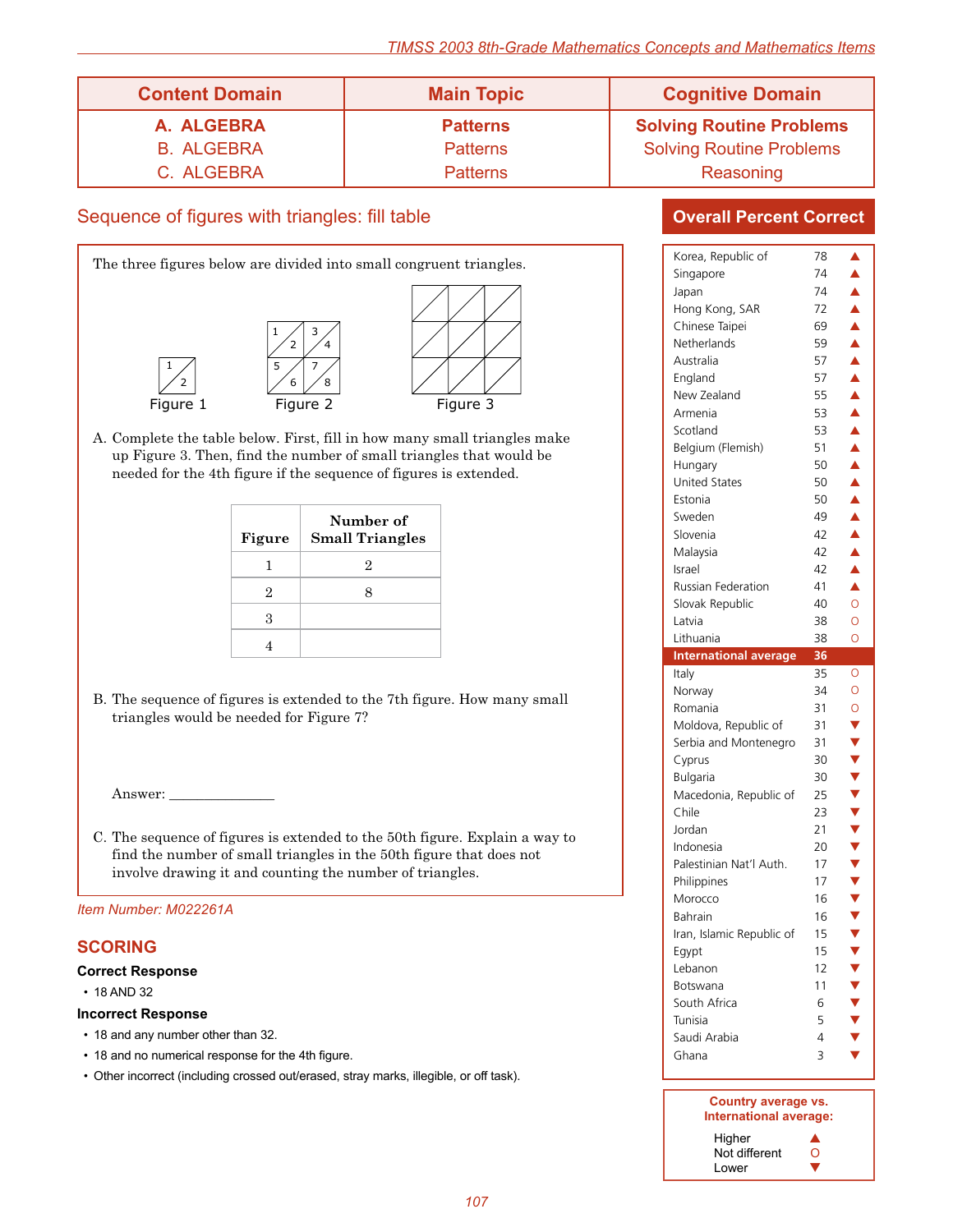# Sequence of figures with triangles: fill table (continued)

*Item Number: M022261A*

# **Student Responses**

#### **Correct Response:**

The three figures below are divided into small congruent triangles.



a) Complete the table below. First, fill in how many small triangles make up Figure 3. Then, find the number of small triangles that would be needed for the 4th figure if the sequence of figures is extended.

|               | Number of       |  |
|---------------|-----------------|--|
| <b>Figure</b> | small triangles |  |
|               | 2               |  |
| 2             |                 |  |
|               | 18              |  |
|               |                 |  |

#### **Incorrect Response:**

 $\overline{1}$ 

The three figures below are divided into small congruent triangles.



a) Complete the table below. First, fill in how many small triangles make up Figure 3. Then, find the number of small triangles that would be needed for the 4th figure if the sequence of figures is extended.

|        | Number of       |  |
|--------|-----------------|--|
| Figure | small triangles |  |
|        |                 |  |
|        | R               |  |
|        |                 |  |
|        |                 |  |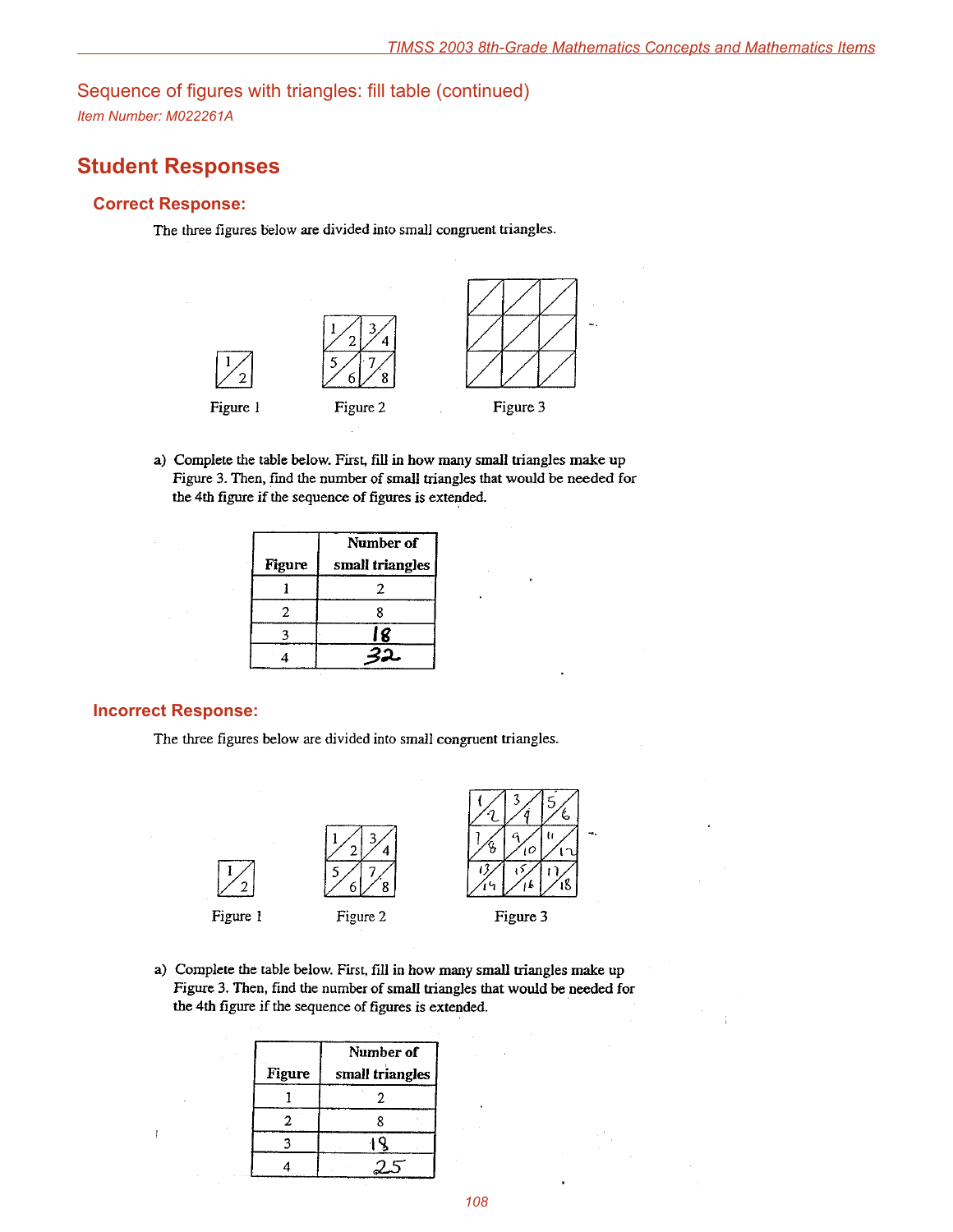| <b>Content Domain</b> | <b>Main Topic</b> | <b>Cognitive Domain</b>         |
|-----------------------|-------------------|---------------------------------|
| A. ALGEBRA            | <b>Patterns</b>   | <b>Solving Routine Problems</b> |
| <b>B. ALGEBRA</b>     | <b>Patterns</b>   | <b>Solving Routine Problems</b> |
| C. ALGEBRA            | <b>Patterns</b>   | Reasoning                       |

### Sequence of figures with triangles: 7th figure



A. Complete the table below. First, fill in how many small triangles make up Figure 3. Then, find the number of small triangles that would be needed for the 4th figure if the sequence of figures is extended.

| Figure | Number of<br><b>Small Triangles</b> |
|--------|-------------------------------------|
| ı      | 2                                   |
| 2      |                                     |
| 3      |                                     |
|        |                                     |

B. The sequence of figures is extended to the 7th figure. How many small triangles would be needed for Figure 7?

Answer:

C. The sequence of figures is extended to the 50th figure. Explain a way to find the number of small triangles in the 50th figure that does not involve drawing it and counting the number of triangles.

*Item Number: M022261B*

#### **SCORING**

#### **Correct Response**

• 98

#### **Incorrect Response**

- 49 [Multiplies  $7 \times 7$ ]
- • 58 [Series is 2, 8, 18, 28, 38…7th term is 58]
- Other incorrect (including crossed out/erased, stray marks, illegible, or off task).

| Korea, Republic of           | 60 | ▲                |
|------------------------------|----|------------------|
| Singapore                    | 56 | ▲                |
| Chinese Taipei               | 56 | $\blacktriangle$ |
| Hong Kong, SAR               | 56 | $\blacktriangle$ |
| Japan                        | 55 | $\blacktriangle$ |
| Armenia                      | 42 | $\blacktriangle$ |
| Netherlands                  | 40 | $\blacktriangle$ |
| Australia                    | 33 | $\blacktriangle$ |
| Scotland                     | 31 | $\blacktriangle$ |
| Hungary                      | 30 | $\blacktriangle$ |
| <b>United States</b>         | 30 | $\blacktriangle$ |
| New Zealand                  | 29 | $\blacktriangle$ |
| Belgium (Flemish)            | 28 | $\blacktriangle$ |
| Sweden                       | 26 | Â                |
|                              | 25 | $\circ$          |
| England                      | 24 | Ō                |
| Malaysia                     |    |                  |
| Estonia                      | 24 | O                |
| Italy                        | 24 | O                |
| <b>Russian Federation</b>    | 23 | O                |
| Slovenia                     | 22 | O                |
| Slovak Republic              | 22 | O                |
| <b>International average</b> | 22 |                  |
| Moldova, Republic of         | 20 | 0                |
| Israel                       | 20 | O                |
| Lithuania                    | 19 | O                |
| Romania                      | 19 | O                |
| Latvia                       | 19 | $\overline{O}$   |
| Serbia and Montenegro        | 19 | O                |
| Cyprus                       | 17 |                  |
| <b>Bulgaria</b>              | 16 |                  |
| Indonesia                    | 15 |                  |
| Norway                       | 14 |                  |
| Jordan                       | 12 |                  |
| Philippines                  | 11 |                  |
| Palestinian Nat'l Auth.      | 11 |                  |
| Macedonia, Republic of       | 10 |                  |
| Chile                        | 9  |                  |
| Egypt                        |    |                  |
|                              |    |                  |
|                              | 9  |                  |
| Bahrain                      | 8  | ,,,,,,,,,,,,,,,  |
| Iran, Islamic Republic of    | 7  |                  |
| Morocco                      | 7  |                  |
| Lebanon                      | 6  |                  |
| Botswana                     | 5  |                  |
| South Africa                 | 4  |                  |
| Tunisia                      | 2  |                  |
| Ghana                        | 2  |                  |
| Saudi Arabia                 | 0  |                  |

| Country average vs.    |   |  |
|------------------------|---|--|
| International average: |   |  |
| Higher                 |   |  |
| Not different          | 0 |  |
| Lower                  |   |  |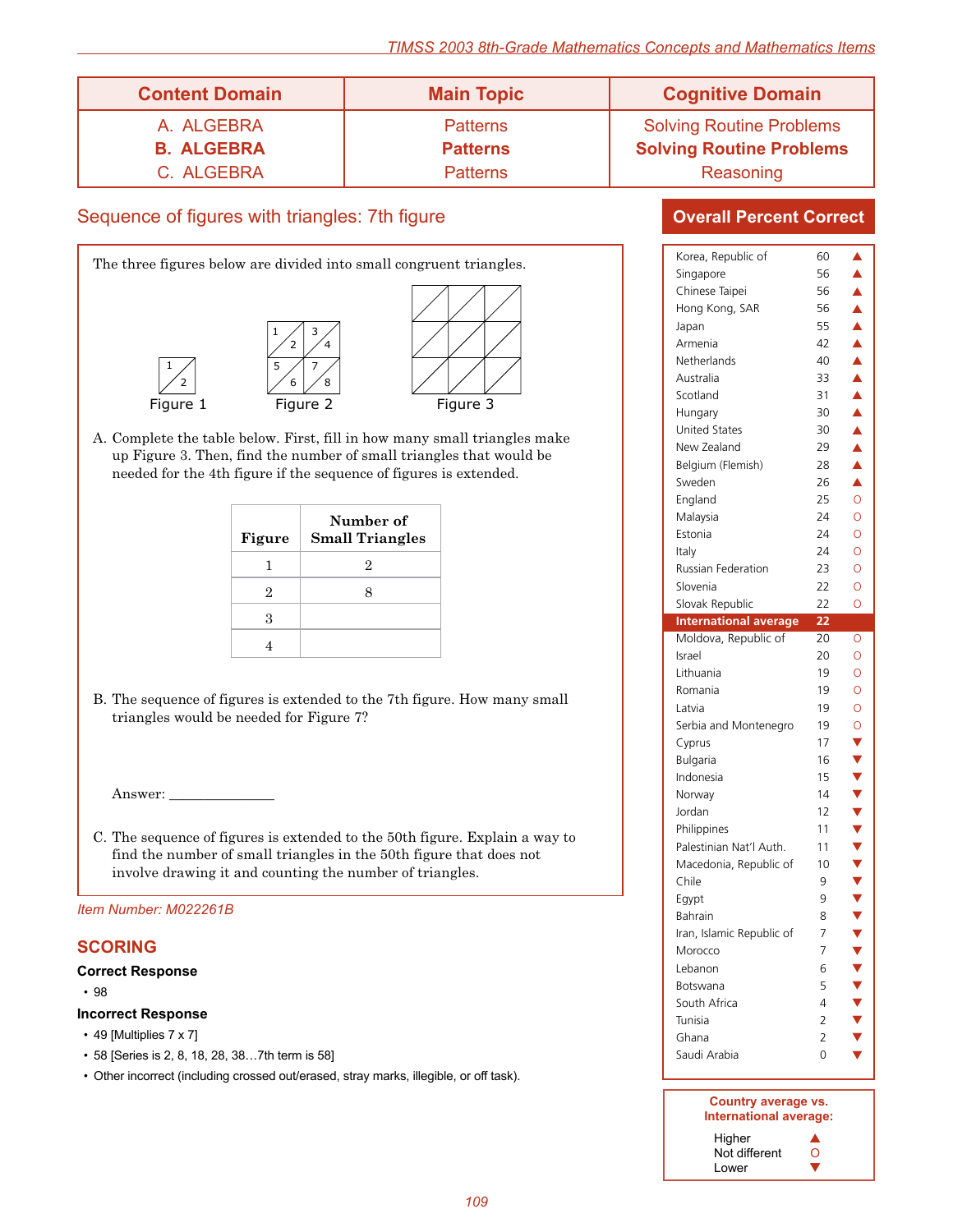Sequence of figures with triangles: 7th figure (continued) *Item Number: M022261B*

# **Student Responses**

### **Correct Response:**

The three figures below are divided into small congruent triangles.



b) The sequence of figures is extended to the 7th figure. How many small triangles would be needed for Figure 7?

98 Answer:

### **Incorrect Response:**

The three figures below are divided into small congruent triangles.



b) The sequence of figures is extended to the 7th figure. How many small triangles would be needed for Figure 7?

 $58$ 

Answer: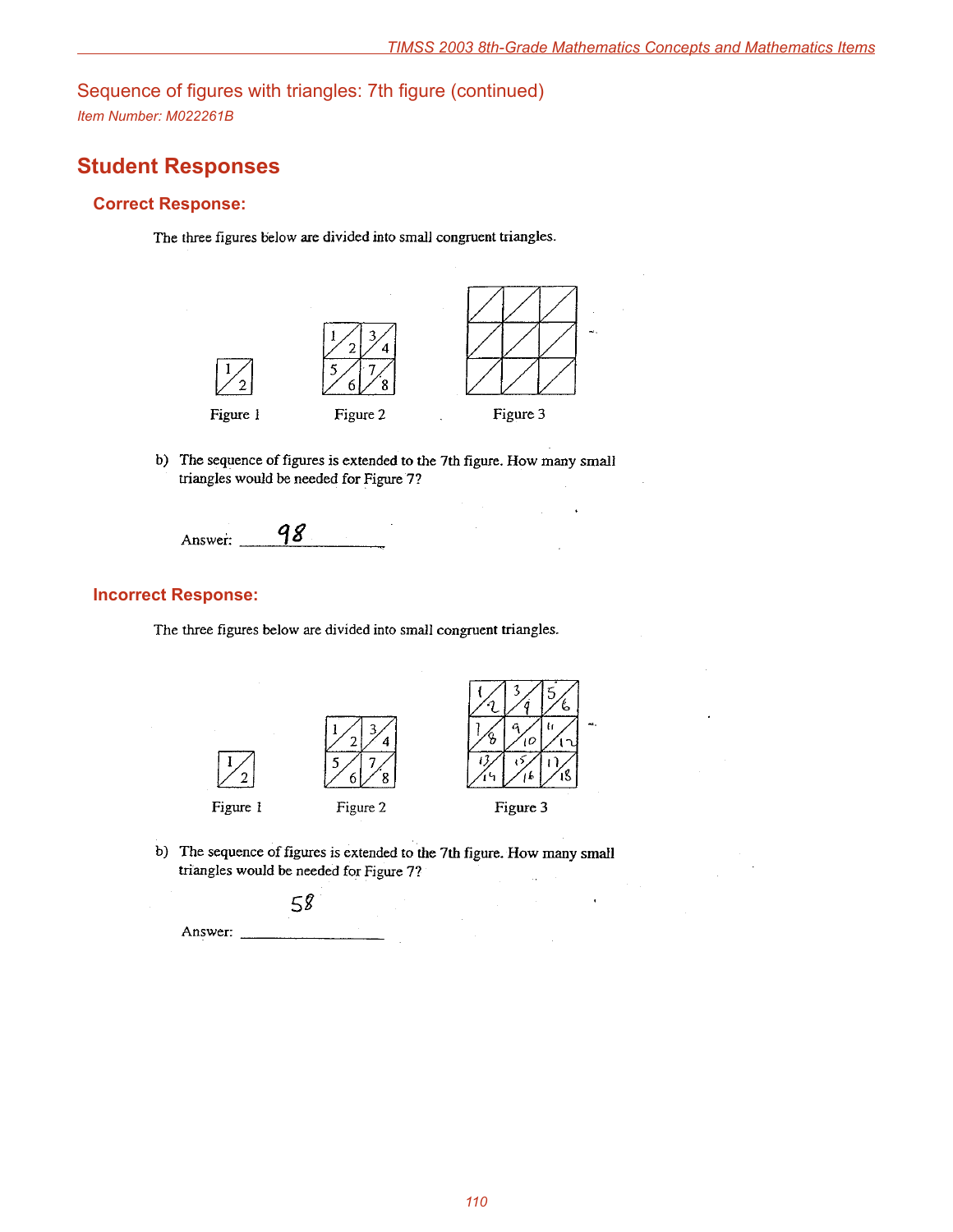| <b>Content Domain</b> | <b>Main Topic</b> | <b>Cognitive Domain</b>         |
|-----------------------|-------------------|---------------------------------|
| A. ALGEBRA            | <b>Patterns</b>   | <b>Solving Routine Problems</b> |
| <b>B. ALGEBRA</b>     | <b>Patterns</b>   | <b>Solving Routine Problems</b> |
| <b>C. ALGEBRA</b>     | <b>Patterns</b>   | <b>Reasoning</b>                |

### Sequence of figures with triangles: 50th figure



A. Complete the table below. First, fill in how many small triangles make up Figure 3. Then, find the number of small triangles that would be needed for the 4th figure if the sequence of figures is extended.

| Figure | Number of<br><b>Small Triangles</b> |
|--------|-------------------------------------|
| ı      | 2                                   |
| 2      |                                     |
| З      |                                     |
|        |                                     |

B. The sequence of figures is extended to the 7th figure. How many small triangles would be needed for Figure 7?

Answer:

C. The sequence of figures is extended to the 50th figure. Explain a way to find the number of small triangles in the 50th figure that does not involve drawing it and counting the number of triangles.

#### *Item Number: M022261C*

#### **SCORING**

#### **Correct Response**

- • Correct general (i.e., literal) expression, e.g., 2n2 , or equivalent expressed in words.
- $2 \times 502$  OR  $2 \times 50 \times 50$  OR  $100 \times 50$  OR  $(50 + 50) \times 50$  OR equivalent expressed in words (disregard errors in computation).

#### **Partial Response**

- Derives answer (5000) without showing work.
- Other partially correct.

#### **Incorrect Response**

- 50 x 2 OR 100
- • 50 x 50 OR 2,500
- Other incorrect (including crossed out/erased, stray marks, illegible, or off task).

| Chinese Taipei<br>Korea, Republic of<br>Hong Kong, SAR<br>Singapore<br>Japan<br>Netherlands<br>Australia<br>Hungary<br>Scotland<br>Belgium (Flemish)<br>England                                                                                                             | 49<br>48<br>45<br>44<br>44<br>36<br>26<br>24<br>22<br>21<br>20                                      | ▲<br>▲<br>▲<br>$\blacktriangle$<br>$\blacktriangle$<br>▲<br>$\blacktriangle$<br>$\blacktriangle$<br>$\blacktriangle$<br>$\blacktriangle$<br>$\blacktriangle$ |
|-----------------------------------------------------------------------------------------------------------------------------------------------------------------------------------------------------------------------------------------------------------------------------|-----------------------------------------------------------------------------------------------------|--------------------------------------------------------------------------------------------------------------------------------------------------------------|
| <b>United States</b><br>Sweden<br>New Zealand<br>Estonia<br>Slovak Republic                                                                                                                                                                                                 | 19<br>17<br>16<br>15<br>14                                                                          | Â<br>▲<br>O<br>O<br>O                                                                                                                                        |
| <b>International average</b><br>Italy                                                                                                                                                                                                                                       | 14<br>14                                                                                            | O                                                                                                                                                            |
| Slovenia<br>Serbia and Montenegro<br>Lithuania<br>Romania<br>Malaysia<br>Israel<br>Cyprus<br>Norway<br><b>Russian Federation</b><br>Armenia                                                                                                                                 | 13<br>11<br>11<br>11<br>10<br>10<br>10<br>9<br>9<br>8                                               | $\overline{O}$<br>Ý<br>$\overline{\textbf{v}}$<br>$\overline{O}$<br>Ý<br>Y<br>Y<br>Y<br>Y                                                                    |
| Indonesia<br>Chile<br>Jordan<br>Egypt<br>Palestinian Nat'l Auth.<br>Macedonia, Republic of<br>Philippines<br>Bulgaria<br>Bahrain<br>Iran, Islamic Republic of<br>Morocco<br>Botswana<br>South Africa<br>Tunisia<br>Lebanon<br>Ghana<br>Saudi Arabia<br>Moldova, Republic of | 7<br>6<br>5<br>5<br>5<br>4<br>4<br>4<br>4<br>3<br>$\overline{2}$<br>2<br>1<br>1<br>1<br>1<br>0<br>0 | , , , , , , , , , , , , ,                                                                                                                                    |

| Country average vs.<br>International average: |   |  |
|-----------------------------------------------|---|--|
| Higher                                        |   |  |
| Not different                                 | 0 |  |
| I ower                                        |   |  |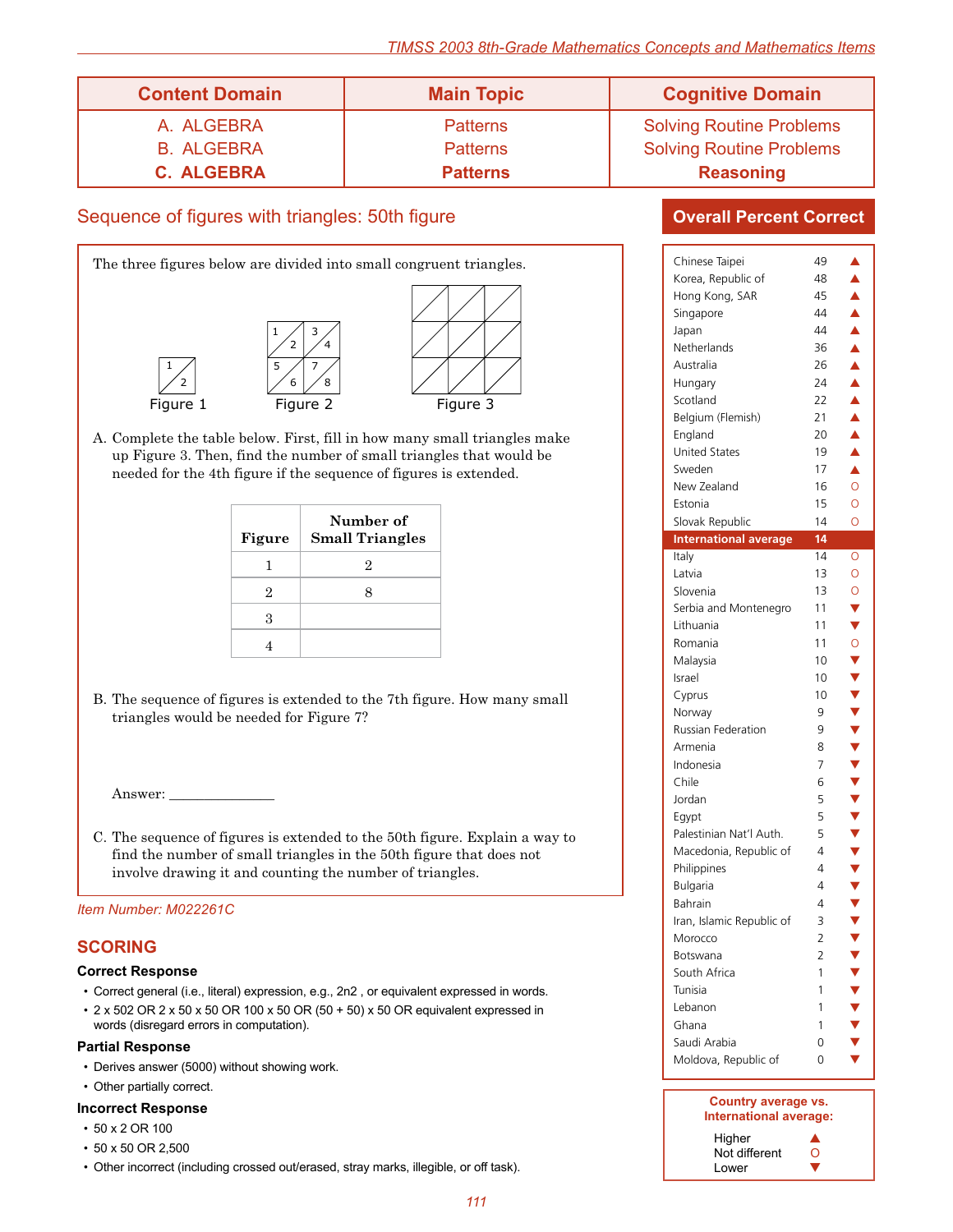Sequence of figures with triangles/50th figure (continued) *Item Number: M022261C*

# **Student Responses**

#### **Correct Response:**

The three figures below are divided into small congruent triangles.



c) The sequence of figures is extended to the 50th figure. Explain a way to find the number of small triangles in the 50th figure that does not involve drawing it and counting the number of triangles.

5000 Multiply the figure by itself<br>and then multiply the answer you<br>get by two.

#### **Partial Response:**

The three figures below are divided into small congruent triangles.



c) The sequence of figures is extended to the 50th figure. Explain a way to find the number of small triangles in the 50th figure that does not involve drawing it and counting the number of triangles.

 $5^{60}$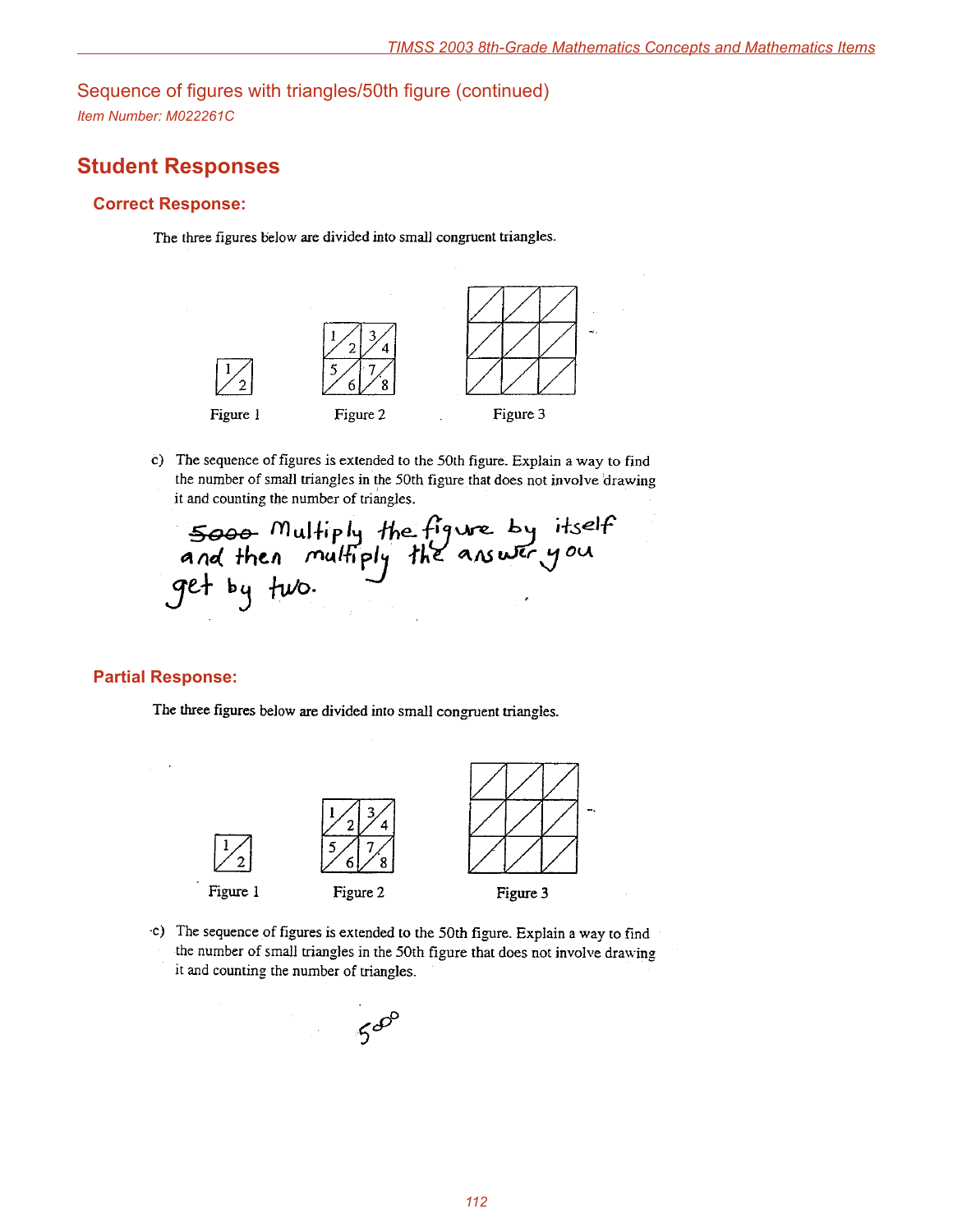Sequence of figures with triangles/50th figure (continued) *Item Number: M022261C*

# **Student Responses (continued)**

### **Incorrect Response:**

The three figures below are divided into small congruent triangles.



c) The sequence of figures is extended to the 50th figure. Explain a way to find the number of small triangles in the 50th figure that does not involve drawing it and counting the number of triangles.

going up in cold<br>- Numbers 3, 5, 7, 9, 11, 13)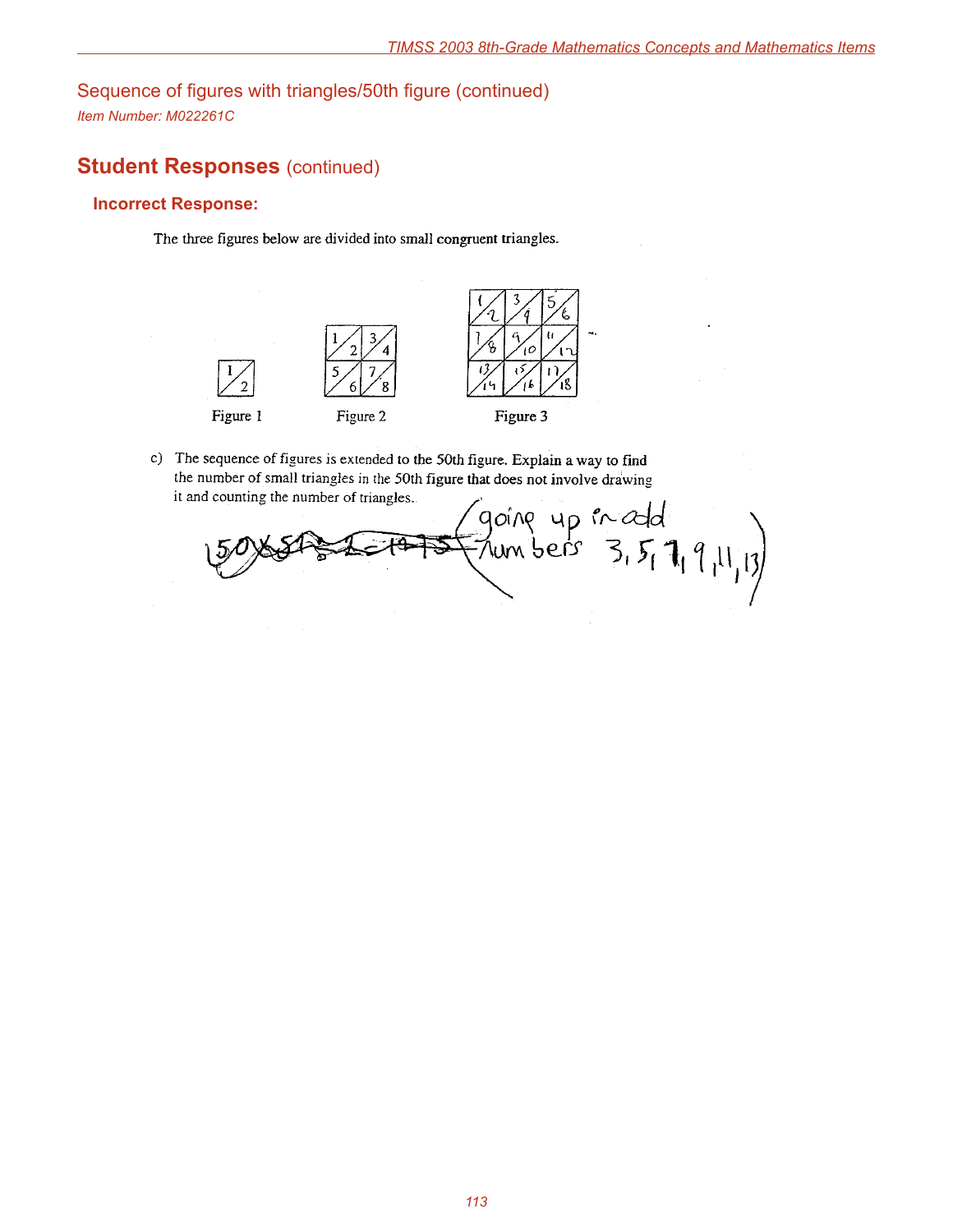| <b>Content Domain</b> | <b>Main Topic</b> | <b>Cognitive Domain</b> |
|-----------------------|-------------------|-------------------------|
| <b>ALGEBRA</b>        | <b>Patterns</b>   | <b>Using Concepts</b>   |

### Geometry tiling: identify cell with letter

If the pattern on the grid below was continued, what letter would identify the orientation of the tile in the cell labeled **X**?



*Item Number: M032744*

### **SCORING**

Answer:

#### **Correct Response**

• D (including drawing of tile D).

#### **Incorrect Response**

- A, B, or C (including drawings).
- Other incorrect (including crossed out/erased, stray marks, illegible, or off task).

| Japan                        | 73             | ▲                                       |
|------------------------------|----------------|-----------------------------------------|
| Korea, Republic of           | 66             | ▲                                       |
| Singapore                    | 62             | $\blacktriangle$                        |
| Sweden                       | 57             | $\blacktriangle$                        |
| Hong Kong, SAR               | 57             | $\blacktriangle$                        |
| Netherlands                  | 55             | $\blacktriangle$                        |
| Chinese Taipei               | 55             | $\blacktriangle$                        |
| Estonia                      | 55             | $\blacktriangle$                        |
| Hungary                      | 54             | $\blacktriangle$                        |
| Scotland                     | 54             | $\frac{\blacktriangle}{\blacktriangle}$ |
| Australia                    | 53             |                                         |
| New Zealand                  | 51             | $\blacktriangle$                        |
| Belgium (Flemish)            | 50             | $\blacktriangle$                        |
| <b>United States</b>         | 48             | $\blacktriangle$                        |
| England                      | 47             | $\blacktriangle$                        |
| Slovak Republic              | 46             | $\blacktriangle$                        |
| Latvia                       | 45             | $\triangle$                             |
| Malaysia                     | 44             |                                         |
| Slovenia                     | 43             | $\blacktriangle$                        |
| <b>Russian Federation</b>    | 39             | $\blacktriangle$                        |
| Norway                       | 36             | $\overline{O}$                          |
| Italy                        | 34             | $\overline{O}$                          |
| Israel                       | 34             | O                                       |
|                              |                |                                         |
| <b>International average</b> | 32             |                                         |
| <b>Bulgaria</b>              | 30             | $\circ$                                 |
| Romania                      | 29             | $\overline{O}$                          |
| Lithuania                    | 27             | $\circ$                                 |
| Cyprus                       | 24             |                                         |
| Chile                        | 23             |                                         |
| Bahrain                      | 22             |                                         |
| Serbia and Montenegro        | 20             |                                         |
| Jordan                       | 16             | VVVVV                                   |
| Moldova, Republic of         | 15             |                                         |
| Philippines                  | 14             |                                         |
| Iran, Islamic Republic of    | 13             |                                         |
| Macedonia, Republic of       | 13             |                                         |
| Indonesia                    | 11             |                                         |
| l ebanon                     | 10             | <b><br/> ▼ ▼ ▼ ▼ ▼ ▼</b>                |
| South Africa                 | 8              |                                         |
| Saudi Arabia                 | 8              |                                         |
| Morocco                      | 7              |                                         |
| Egypt                        | 7              |                                         |
| Botswana                     | 7              |                                         |
| Armenia                      | 6              |                                         |
| Palestinian Nat'l Auth.      | 3              | V<br>V<br>V<br>V                        |
| Tunisia                      | $\overline{2}$ |                                         |

| Country average vs.<br>International average: |   |
|-----------------------------------------------|---|
| Higher                                        |   |
| Not different                                 | 0 |
| Lower                                         |   |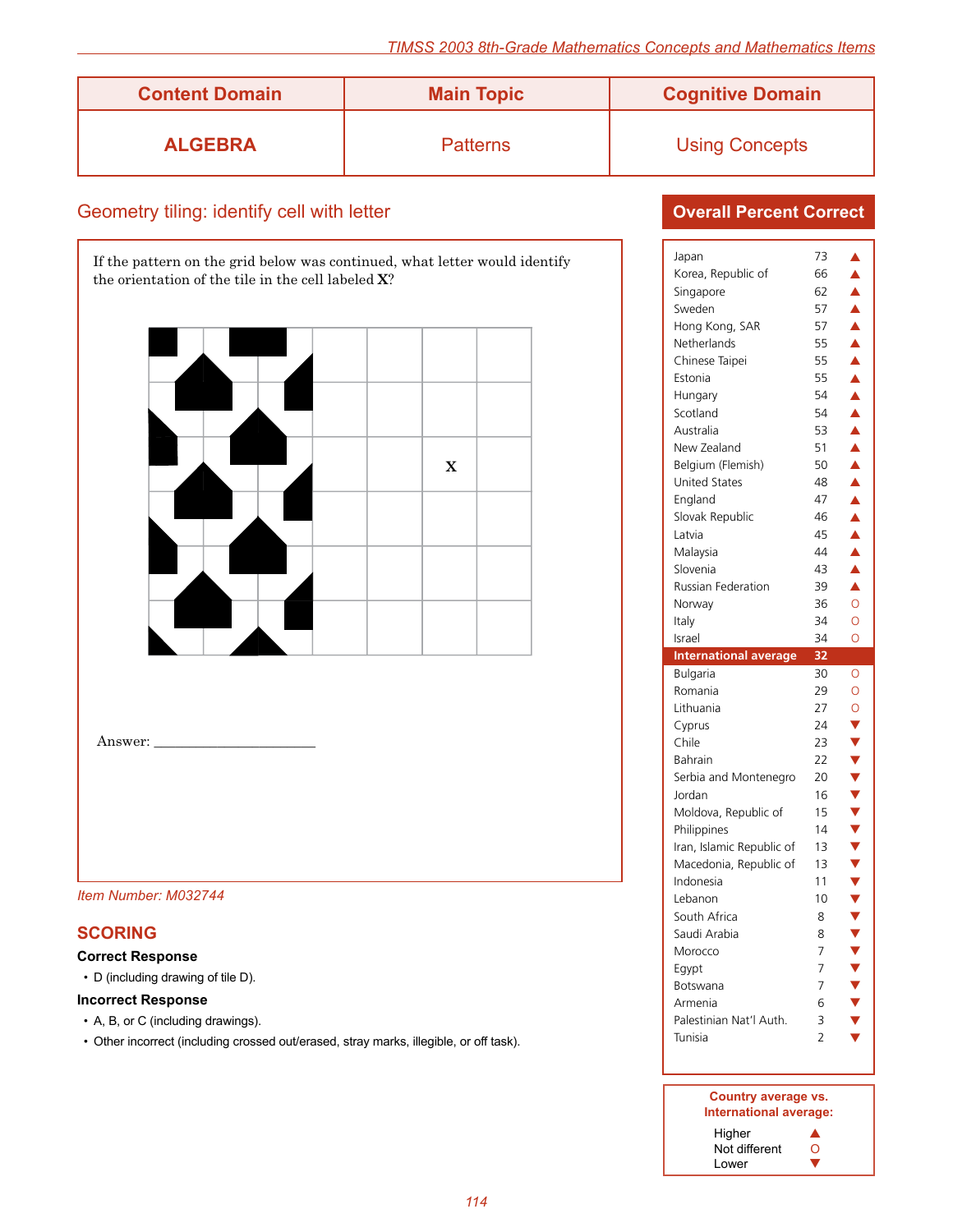Geometry tiling: identify cell with letter (continued) *Item Number: M032744*

# **Student Responses**

### **Correct Response:**

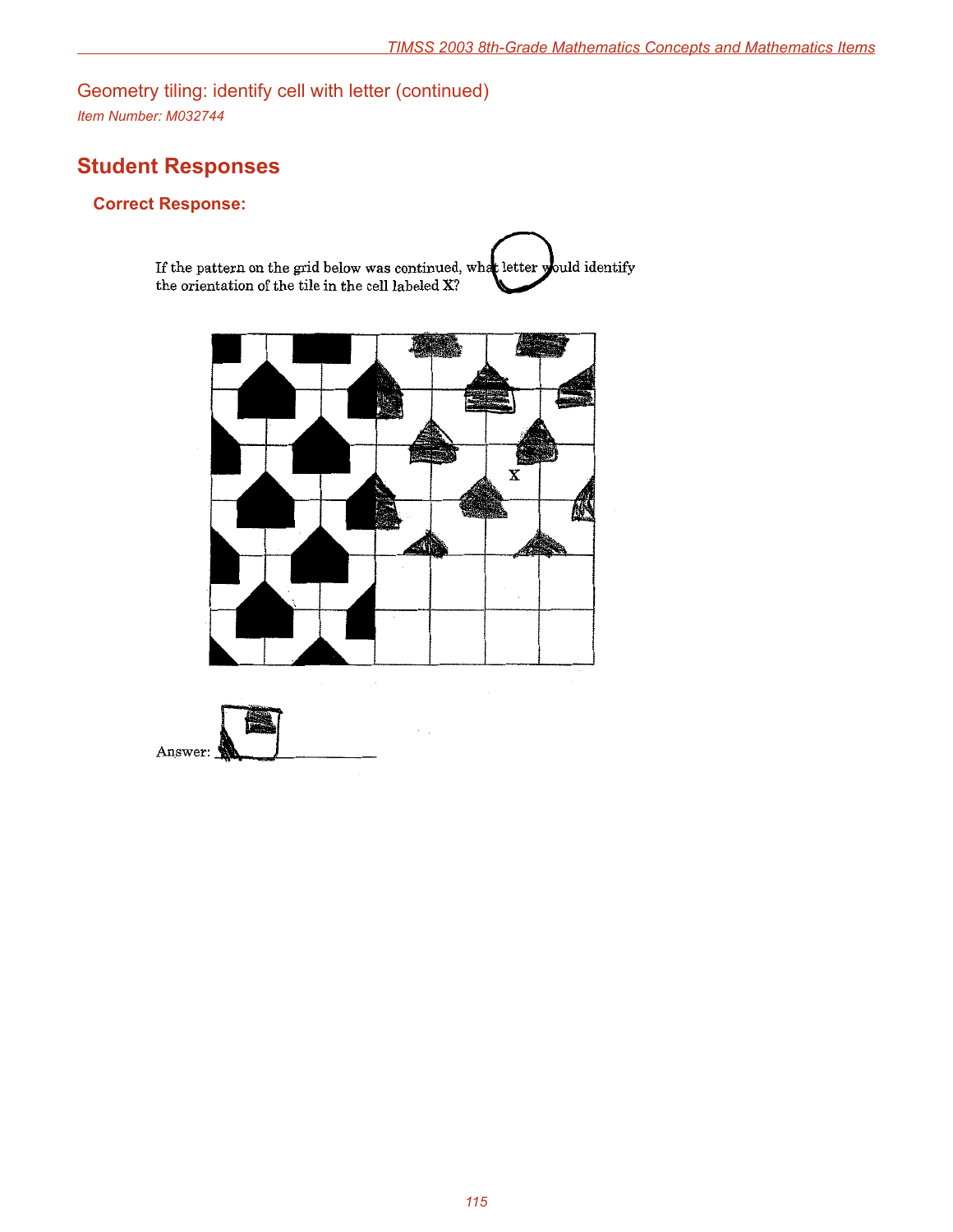Geometry tiling: identify cell with letter (continued) *Item Number: M032744*

# **Student Responses (continued)**

### **Incorrect Response:**

If the pattern on the grid below was continued, what letter would identify the orientation of the tile in the cell labeled X?

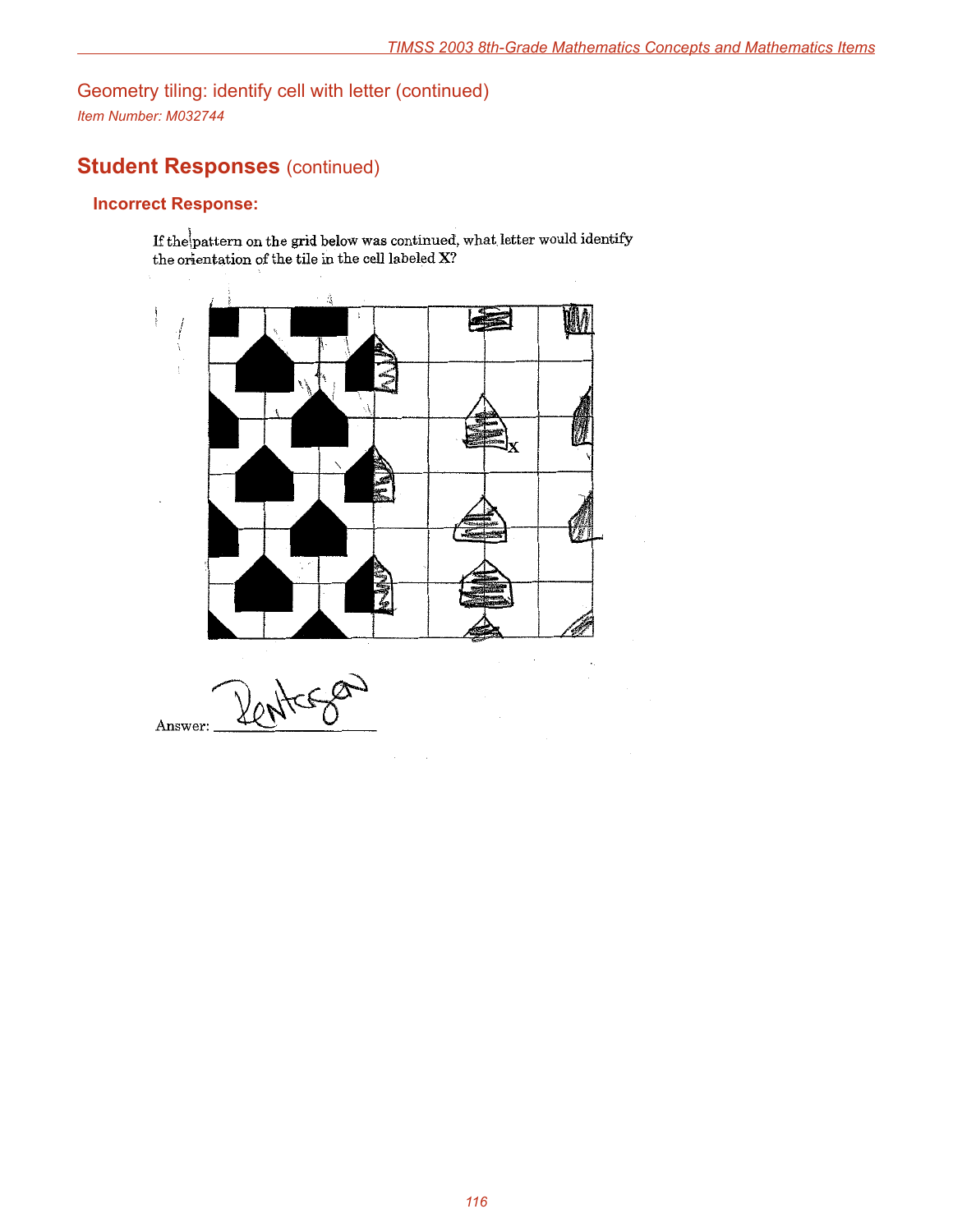| <b>Content Domain</b>                                                                                                                                                                                                                                                                                                             | <b>Main Topic</b>    | <b>Cognitive Domain</b>                                                                                                                                                                                                                                                                                                                                                                                                                                                                                                                                     |                                                                                                                                                                                                                                                                                                                                                                                                                                                                                                                                                                                                                                                                                                                                                                                                         |  |
|-----------------------------------------------------------------------------------------------------------------------------------------------------------------------------------------------------------------------------------------------------------------------------------------------------------------------------------|----------------------|-------------------------------------------------------------------------------------------------------------------------------------------------------------------------------------------------------------------------------------------------------------------------------------------------------------------------------------------------------------------------------------------------------------------------------------------------------------------------------------------------------------------------------------------------------------|---------------------------------------------------------------------------------------------------------------------------------------------------------------------------------------------------------------------------------------------------------------------------------------------------------------------------------------------------------------------------------------------------------------------------------------------------------------------------------------------------------------------------------------------------------------------------------------------------------------------------------------------------------------------------------------------------------------------------------------------------------------------------------------------------------|--|
| <b>ALGEBRA</b>                                                                                                                                                                                                                                                                                                                    | <b>Relationships</b> | Reasoning                                                                                                                                                                                                                                                                                                                                                                                                                                                                                                                                                   |                                                                                                                                                                                                                                                                                                                                                                                                                                                                                                                                                                                                                                                                                                                                                                                                         |  |
| Sets of ordered pairs of numbers                                                                                                                                                                                                                                                                                                  |                      | <b>Overall Percent Correct</b>                                                                                                                                                                                                                                                                                                                                                                                                                                                                                                                              |                                                                                                                                                                                                                                                                                                                                                                                                                                                                                                                                                                                                                                                                                                                                                                                                         |  |
| $(3, 6)$ , $(6, 15)$ , $(8, 21)$<br>Which of these describes how to get the second number from the first<br>number in every ordered pair above?<br>Add 3<br>$\circledA$<br>Subtract 3<br>$(\mathsf{B})$<br>Multiply by 2<br>$\odot$<br>Multiply by 2 and then add 3<br>$^{\circledR}$<br>Multiply by 3 and then subtract 3<br>(E) |                      | Korea, Republic of<br>Japan<br>Hungary<br>Estonia<br>Chinese Taipei<br>Singapore<br>Hong Kong, SAR<br>Latvia<br>Australia<br>Russian Federation<br>Scotland<br>United States<br>Netherlands<br>New Zealand<br>England<br>Lithuania<br>Belgium (Flemish)<br>Serbia and Montenegro<br>Israel<br>Slovak Republic<br>Bulgaria<br>Slovenia<br>Italy<br>Malaysia<br><b>International average</b><br>Jordan<br>Sweden<br>Macedonia, Republic of<br>Romania<br>Norway<br>Moldova, Republic of<br>Bahrain<br><b>Botswana</b><br>Iran, Islamic Republic of<br>Armenia | 85<br>▲<br>76<br>$\blacktriangle$<br>$\blacktriangle$<br>75<br>74<br>$\blacktriangle$<br>71<br>$\blacktriangle$<br>71<br>$\blacktriangle$<br>71<br>$\blacktriangle$<br>71<br>$\blacktriangle$<br>70<br>$\blacktriangle$<br>69<br>$\blacktriangle$<br>69<br>$\blacktriangle$<br>68<br>$\blacktriangle$<br>68<br>$\blacktriangle$<br>67<br>$\blacktriangle$<br>64<br>$\blacktriangle$<br>64<br>$\blacktriangle$<br>$\blacktriangle$<br>62<br>58<br>$\blacktriangle$<br>57<br>$\blacktriangle$<br>56<br>$\blacktriangle$<br>54<br>$\circ$<br>53<br>$\circ$<br>51<br>$\circ$<br>51<br>$\circ$<br>50<br>46<br>$\blacktriangledown$<br>45<br>$\blacktriangledown$<br>42<br>▼<br>42<br>▼<br>40<br>39<br>$\blacktriangledown$<br>38<br>▼<br>36<br>$\blacktriangledown$<br>35<br>$\blacktriangledown$<br>34<br>▼ |  |
| Item Number: M012029                                                                                                                                                                                                                                                                                                              |                      | Eqypt<br>Indonesia<br>Palestinian Nat'l Auth.<br>Philippines                                                                                                                                                                                                                                                                                                                                                                                                                                                                                                | 33<br>▼<br>33<br>$\blacktriangledown$<br>33<br>$\blacktriangledown$<br>31<br>$\blacktriangledown$                                                                                                                                                                                                                                                                                                                                                                                                                                                                                                                                                                                                                                                                                                       |  |
|                                                                                                                                                                                                                                                                                                                                   |                      | Saudi Arabia<br>Cyprus<br>Chile<br>Ghana<br>Lebanon<br>South Africa                                                                                                                                                                                                                                                                                                                                                                                                                                                                                         | 26<br>$\blacktriangledown$<br>$\blacktriangledown$<br>25<br>24<br>$\blacktriangledown$<br>23<br>$\blacktriangledown$<br>23<br>$\blacktriangledown$<br>21<br>$\blacktriangledown$                                                                                                                                                                                                                                                                                                                                                                                                                                                                                                                                                                                                                        |  |

| Country average vs.<br>International average: |   |
|-----------------------------------------------|---|
| Higher                                        |   |
| Not different                                 | 0 |
| Lower                                         |   |